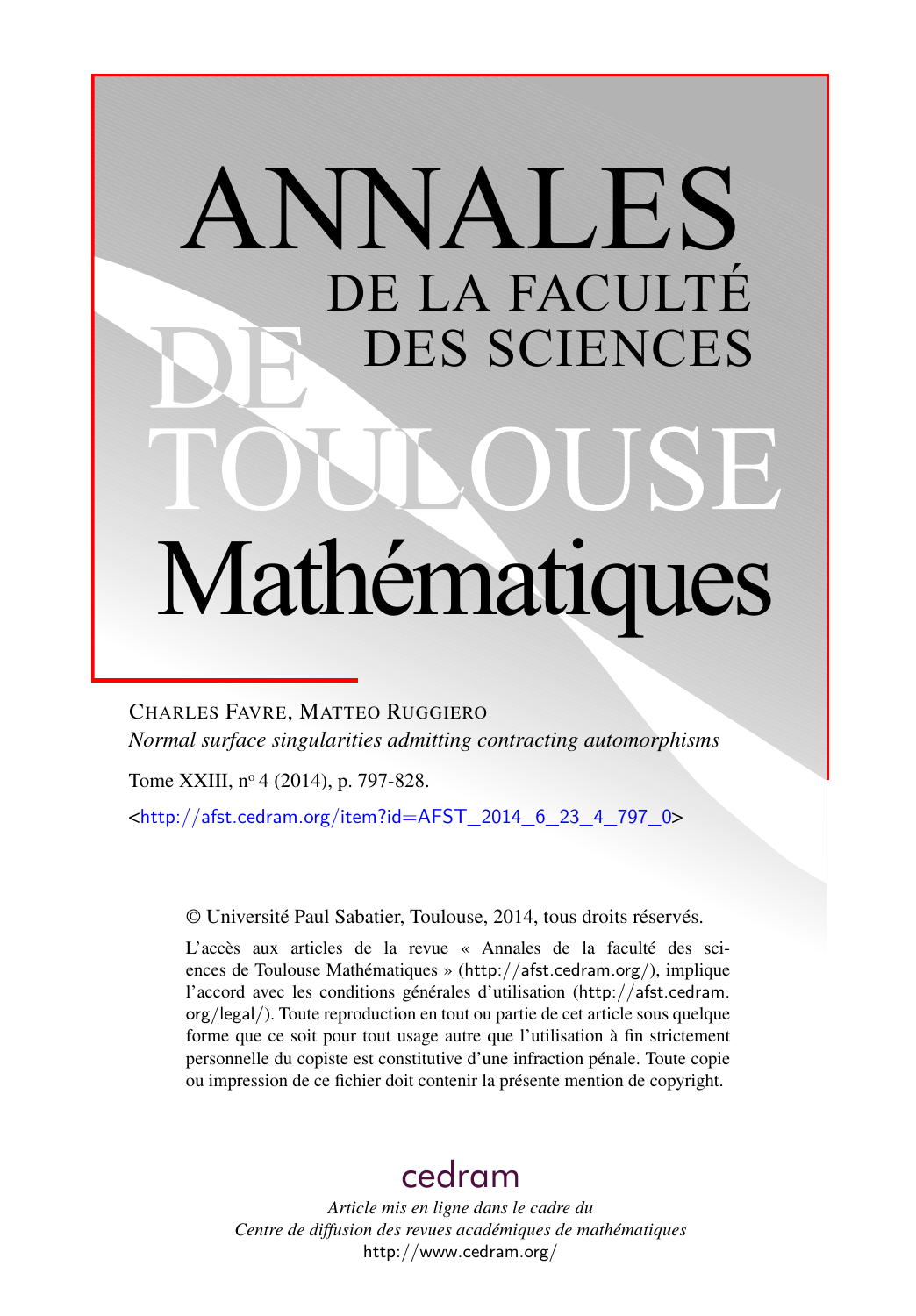CHARLES  $FAVRE^{(1)}$ , MATTEO RUGGIERO<sup>(2)</sup>

ABSTRACT. — We show that a complex normal surface singularity admitting a contracting automorphism is necessarily quasihomogeneous. We also describe the geometry of a compact complex surface arising as the orbit space of such a contracting automorphism.

 $R$ ÉSUMÉ. — Nous montrons qu'une singularité normale de surface complexe admettant un automorphisme contractant est quasi-homogène. Nous décrivons aussi la géométrie de la surface complexe compacte obtenue comme espace des orbites d'un tel automorphisme contractant.

## **Contents**

| 3.1. Canonical desingularization803 |
|-------------------------------------|

 $(*)$  Recu le 25/04/2013, accepté le 23/09/2013

favre@math.polytechnique.fr

Both authors were supported by the ERC-starting grant project "Nonarcomp" no.307856.

Article proposé par Vincent Guedj.

 $(1)$  Centre de Mathématiques Laurent Schwartz, École Polytechnique, 91128 Palaiseau Cedex, France.

 $(2)$  Fondation Mathématique Jacques Hadamard, Centre de Mathématiques Laurent Schwartz, École Polytechnique, 91128 Palaiseau Cedex, France. IMJ, Université Paris 7, Bâtiment Sophie Germain, Case 7012, 75205 Paris Cedex 13, France. ruggiero@math.univ-paris-diderot.fr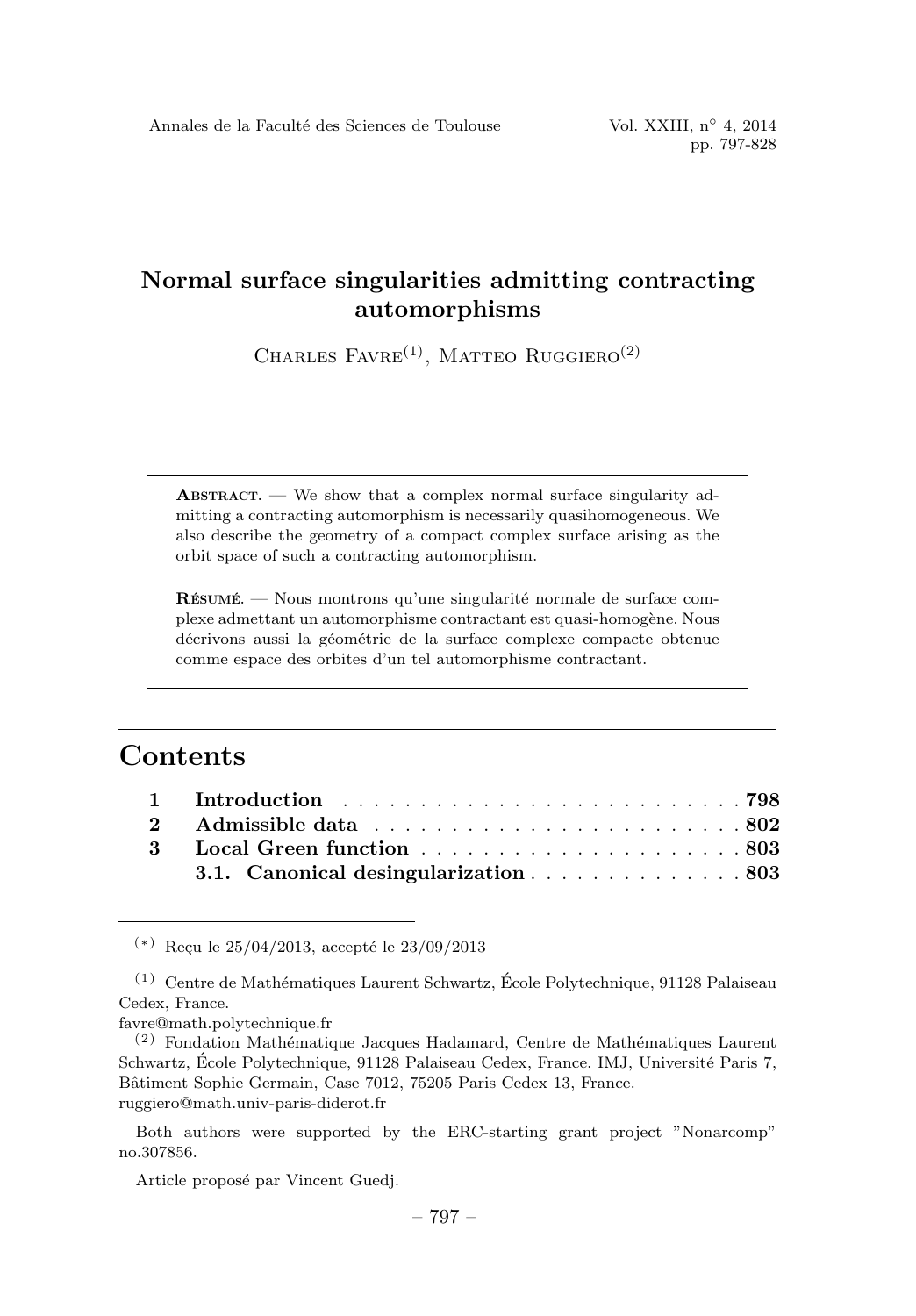|                         | <b>3.2.</b> Local Green functions 804                                             |
|-------------------------|-----------------------------------------------------------------------------------|
| $\overline{\mathbf{4}}$ | Geometry of the dual graph 806                                                    |
|                         |                                                                                   |
|                         |                                                                                   |
|                         | 4.3. Chains of negative rational curves 811                                       |
| 5                       | Hirzebruch-Jung singularities 812                                                 |
|                         | 5.1. Dynamics on a chain of rational curves 812                                   |
|                         | 5.2. Local conjugacy along curves of fixed points 813                             |
| 6                       |                                                                                   |
|                         |                                                                                   |
|                         |                                                                                   |
|                         |                                                                                   |
| 8                       | The orbit space of a contracting automorphism $\ldots$ 822                        |
|                         | Appendix A. Poincaré-Dulac normal forms for                                       |
|                         |                                                                                   |
|                         | Bibliography $\ldots \ldots \ldots \ldots \ldots \ldots \ldots \ldots \ldots 826$ |
|                         |                                                                                   |

#### 1. Introduction

Recent interest arose in describing complex analytic spaces carrying interesting holomorphic dynamical systems. Automorphisms of compact complex surfaces with non-trivial dynamics have been classified by Gizatullin [9] and Cantat [4]. Endomorphisms of compact surfaces have been analyzed in detail in a recent work of Nakayama [20]. In higher dimensions the situation is less clear, but many progress have been realized in the case of projective varieties [21, 22, 38], see also [12].

Here we focus our attention to a local version of this problem, and more specifically we consider a self-map  $f : (Y, 0) \to (Y, 0)$  of a complex normal surface singularity. Any such space admits non finite self-maps with nontrivial dynamics so it is necessary to impose suitable restrictions on  $f$  in order to be able to say something on the geometry of the singularity. When f is non-invertible and finite, a theorem of Wahl [37] states that up to a finite cover then  $(Y, 0)$  is either smooth, simple elliptic or a cusp singularity. When f is merely assumed to be an automorphism, nothing can be said on  $(Y, 0)$  even if f has infinite order. It is a theorem of Müller [17, p.230–231] that  $(Y, 0)$  carries m analytic vector fields that are in mutual involution and linearly independent for any fixed integer  $m \geqslant 1$ . In particular, the automorphism group  $Aut(Y)$  is always "infinite dimensional".

We propose here to give a classification of automorphisms of complex normal surface singularities that are *contracting*, in the sense that there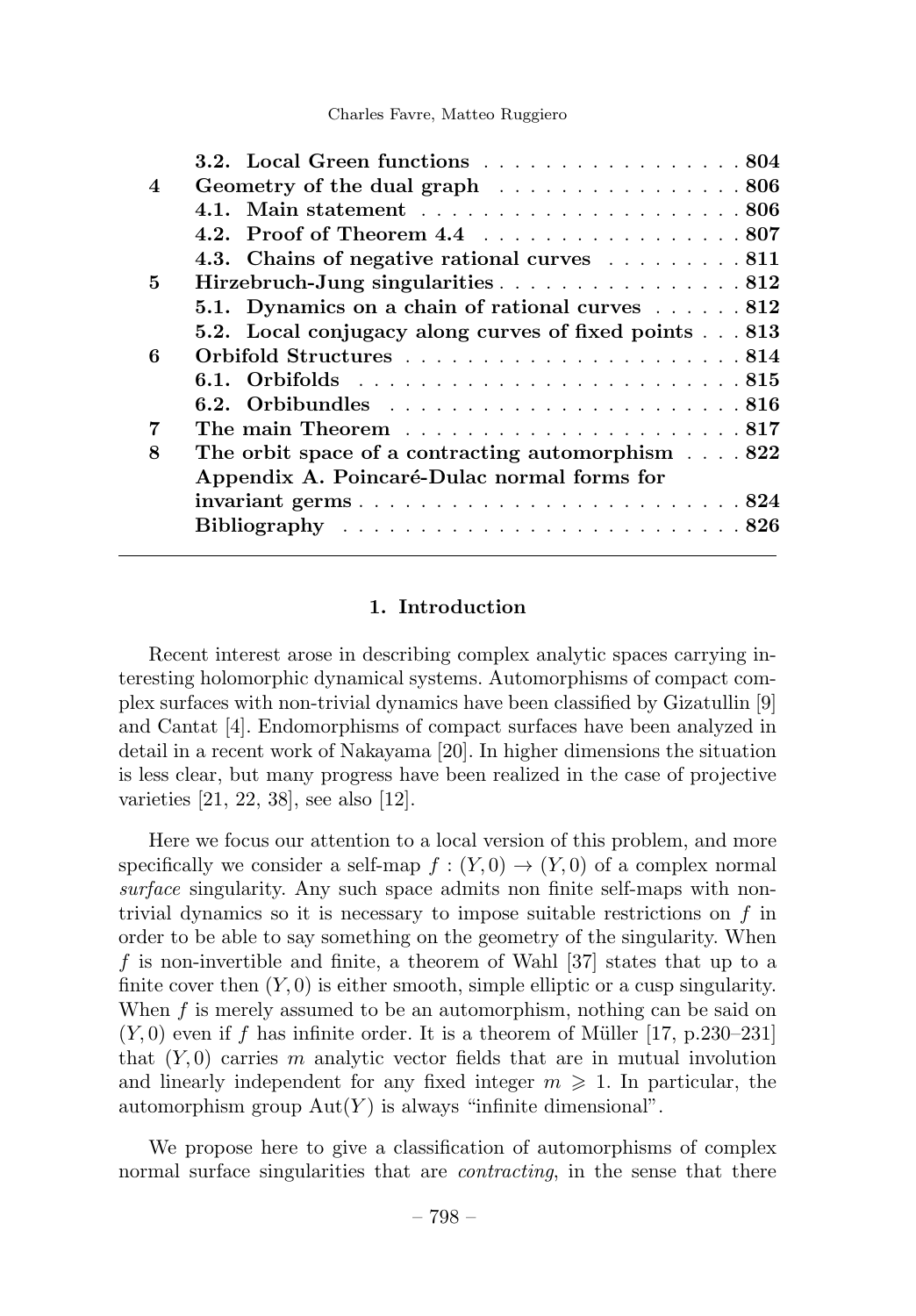exists an open neighborhood U of the singularity  $(Y, 0)$  whose image by the automorphism is relatively compact in U, and  $\bigcap_{n=0}^{\infty} f^n(U) = \{0\}.$ 

Before stating our main theorem let us describe some examples of contracting automorphisms. Pick  $(w_1,\ldots,w_n) \in (\mathbb{N}^*)^n$  and suppose we are given a family of weighted homogeneous polynomials  $P_1, \ldots, P_k$  satisfying  $P_i(t^{w_1}x_1,\ldots,t^{w_n}x_n) = t^{d_i}P_i(x_1,\ldots,x_n)$  for all  $t \in \mathbb{C}^*$  and all  $x =$  $(x_1,...,x_n) \in \mathbb{C}^n$  and for some  $d_i \in \mathbb{N}^*$ . The map  $f_t(x) = (t^{w_1}x_1,...,t^{w_n}x_n)$ is then an automorphism that is contracting as soon as  $|t| < 1$  and leaves the analytic space  $Y := \bigcap_{i=1}^k \{P_i = 0\}$  invariant. Such singularities are known as weighted homogeneous (or quasihomogeneous) singularities. They are characterized as those normal singularities carrying an effective action of C<sup>∗</sup> such that all orbits contain the singular point in its closure. We refer to the survey of Wagreich [36] for more details.

Our main result can be stated as follows.

THEOREM A. — Suppose  $(Y, 0)$  is a complex normal surface singularity, and  $f:(Y,0) \to (Y,0)$  is a contracting automorphism.

Then  $(Y, 0)$  is a weighted homogeneous singularity and when  $(Y, 0)$  is not a cyclic quotient singularity we have  $f^N = f_t$  for some integer  $N \geq 1$  and some  $|t| < 1$ .

We refer to Theorem 7.5 for a more precise statement.

Up to an iterate, any contracting automorphism on a cyclic quotient singularity arises as follows, see the Appendix A. One can write  $(Y, 0)$  as the quotient of  $\mathbb{C}^2$  by the automorphism  $\gamma(x, y) = (\zeta x, \zeta^q y)$  for some m-th root of unity  $\zeta$  with q coprime with m. Moreover, f can be lifted to  $\mathbb{C}^2$ under the form  $\hat{f}(z, w) = (\alpha z, \beta w + \varepsilon z^k)$  with  $\varepsilon \in \{0, 1\}, 0 < |\alpha|, |\beta| < 1$ ,  $\varepsilon(\alpha^k - \beta) = 0$ , and  $f \circ \gamma = \gamma \circ f$  (see Example 7.1). One can check that f does not belong to the flow of a  $\mathbb{C}^*$ -action when  $\beta^n \neq \alpha^m$  for all  $n, m \in \mathbb{N}^*$ .

If f belongs to a reductive algebraic subgroup  $G$  of  $Aut(Y)$ , then our result would follow since the Zariski closure of  $f$  in  $G$  is a subgroup isomorphic to  $\mathbb{C}^*$  acting effectively on Y, and a theorem of Scheja and Wiebe [34, Satz 3.1 implies Y to be a weighted homogeneous singularity, see  $[18,$  Theorem 1. If f is the time-one map of the flow of a holomorphic vector field having a dicritical singularity at 0, our theorem is then due to Camacho, Movasati and Scardua [5].

In our situation, we only have a map at hands and we shall therefore base our analysis on the dynamical properties of this map. One can summarize our strategy as follows.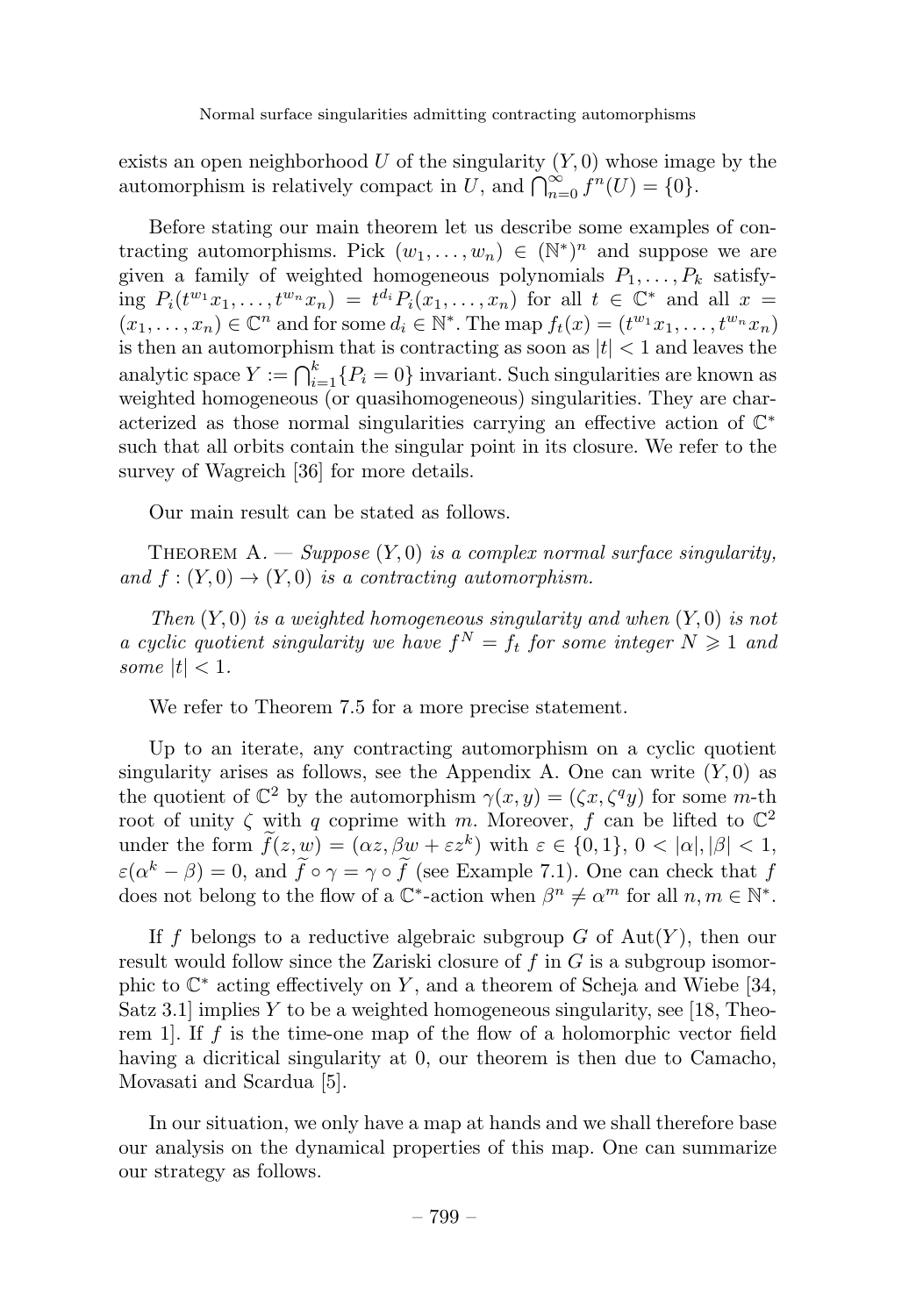First we prove that the dual graph of the minimal resolution of  $(Y, 0)$  is star-shaped (Theorem 4.4). When this graph is a chain of rational curves, then  $(Y, 0)$  is a cyclic quotient singularity and it is not difficult to conclude. Otherwise, the unique branched point of the dual graph is a component  $E$  to which are attached finitely many chains of rational curves that we may contract to cyclic quotient singularities. Since  $f$  is contracting, one can construct a natural foliation by stable disks that are all transversal to  $E$ . Linearizing  $f$  on each stable disk allows one to endow them with a canonical linear structure, so that we may linearize the embedding of  $E$ in the ambient surface. In other words, a tubular neighborhood of  $E$  is analytically isomorphic to a neighborhood of the zero section in the total space of a suitable line bundle  $L \to E$  of negative degree. This implies  $(Y, 0)$ to be a cone singularity, which implies our theorem.

Actually one subtlety arises from the presence of quotient singularities on  $E$ . To deal with this problem, it is convenient to endow  $E$  with a natural structure of orbifold. One can linearize a tubular neighborhood of  $E$  exactly as before, except that L is in general only an orbibundle<sup>1</sup>. The rest of the argument remains unchanged and we conclude that the singularity is weighted homogeneous.

Our dynamical approach gives an alternative proof of the result of Orlik and Wagreich [24] that the dual graph of the minimal desingularization of a weighted homogeneous singularity is star-shaped. The original approach of op. cit. was very much topological in nature and relied on the classification of  $S<sup>1</sup>$ -action on Seifert 3-manifolds, whereas the (short) proof given by Müller in [19] is based on Holmann's slice theorem [11, Satz 4] and uses in an essential way the C∗-action on such a singularity.

Since a contracting automorphism acts properly on a punctured neighborhood of the singularity, we may form the orbit space  $S(f) := (Y \setminus$  $\{0\}/\langle f \rangle$  which is a compact complex surface. Our second result gives a precise description of the geometry of this surface. To state it properly we recall some terminology.

A Hopf surface is a compact complex surface whose universal cover is isomorphic to  $\mathbb{C}^2 \setminus \{0\}$ . An isotrivial elliptic fibration is a proper submersion  $\pi : S \to B$  from a compact complex surface to a Riemann surface whose fibers are all isomorphic to a given elliptic curve  $E$ . When there is an action of E on S preserving  $\pi$  which induces a translation on each fiber of  $\pi$ , then we say that  $S$  is a principal elliptic fibre bundle. A Kodaira surface is a non-Kähler compact surface of Kodaira dimension 0, see e.g. [2, §VI]. Any

 $(1)$  line orbibundles are also known as line V-bundles (see e.g. [30]).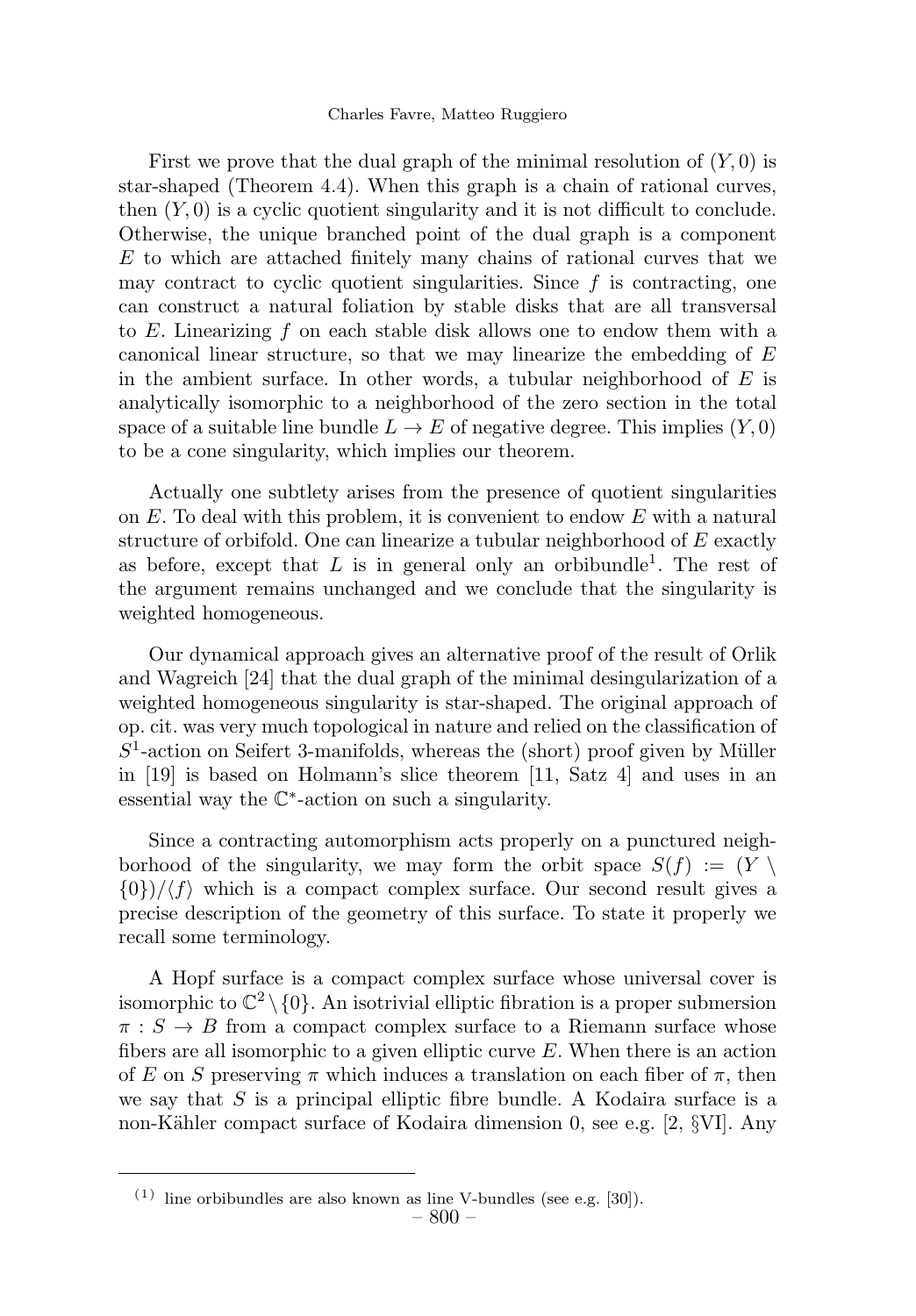Kodaira surface can be obtained as a principal elliptic fibre bundle over an elliptic base or as a quotient of it by a cyclic group.

COROLLARY B. — Let  $f:(Y,0) \rightarrow (Y,0)$  be a contracting automorphism of a complex normal surface singularity.

- (a) The surface  $S(f)$  is a non-Kähler compact complex surface.
- (b) Either  $S(f)$  is isomorphic to a Hopf surface; or  $S(f)$  is the quotient of a principal elliptic fibre bundle S by a finite group acting freely on S and preserving the elliptic fibration.
- (c) When kod( $S(f)$ ) =  $-\infty$ , then  $S(f)$  is a Hopf surface; when kod( $S(f)$ )  $= 0$ , it is a Kodaira surface; otherwise kod $(S(f)) = 1$ .

We observe that Corollary B (a) and (c) can be obtained directly as follows. Indeed, any normal surface singularity admits a strongly pseudoconvex neighborhood U by [10], and the image of  $\partial U$  on  $S(f)$  defines a global strongly pseudoconvex shell in  $S(f)$  in the sense of [13]. Theorem p.538 of op. cit. thus applies and statements (a) and (c) of our corollary follow. Our proof however follows a very different path. We do not rely on Kodaira's classification of compact complex surfaces, and show constructively the existence of an isotrivial elliptic fibration.

It is tempting to ask whether the results of this paper can be generalized to higher dimensions. In particular we may ask the following questions.

QUESTION 1.1.  $-$  Is it true that any complex normal isolated singularity  $(Y, 0)$  admitting a contracting automorphism admits a proper  $\mathbb{C}^*$ -action?

A special interesting case of the above question is the following

QUESTION  $1.2. - Does a cusp singularity in the sense of Tsuchihashi$ support any contracting automorphism?

We refer to [23, 35] for a definition of cusp singularities, and to [29] for the description of interesting subgroups of local automorphisms of these singularities. Observe that these singularities carry finite endomorphisms that are not automorphisms, see [1, §6.3].

QUESTION 1.3.  $-$  Is the orbit space of any contracting automorphism of a complex normal isolated singularity  $(Y, 0)$  non-Kähler?

Acknowledgements. — We warmly thank Serge Cantat for useful discussions.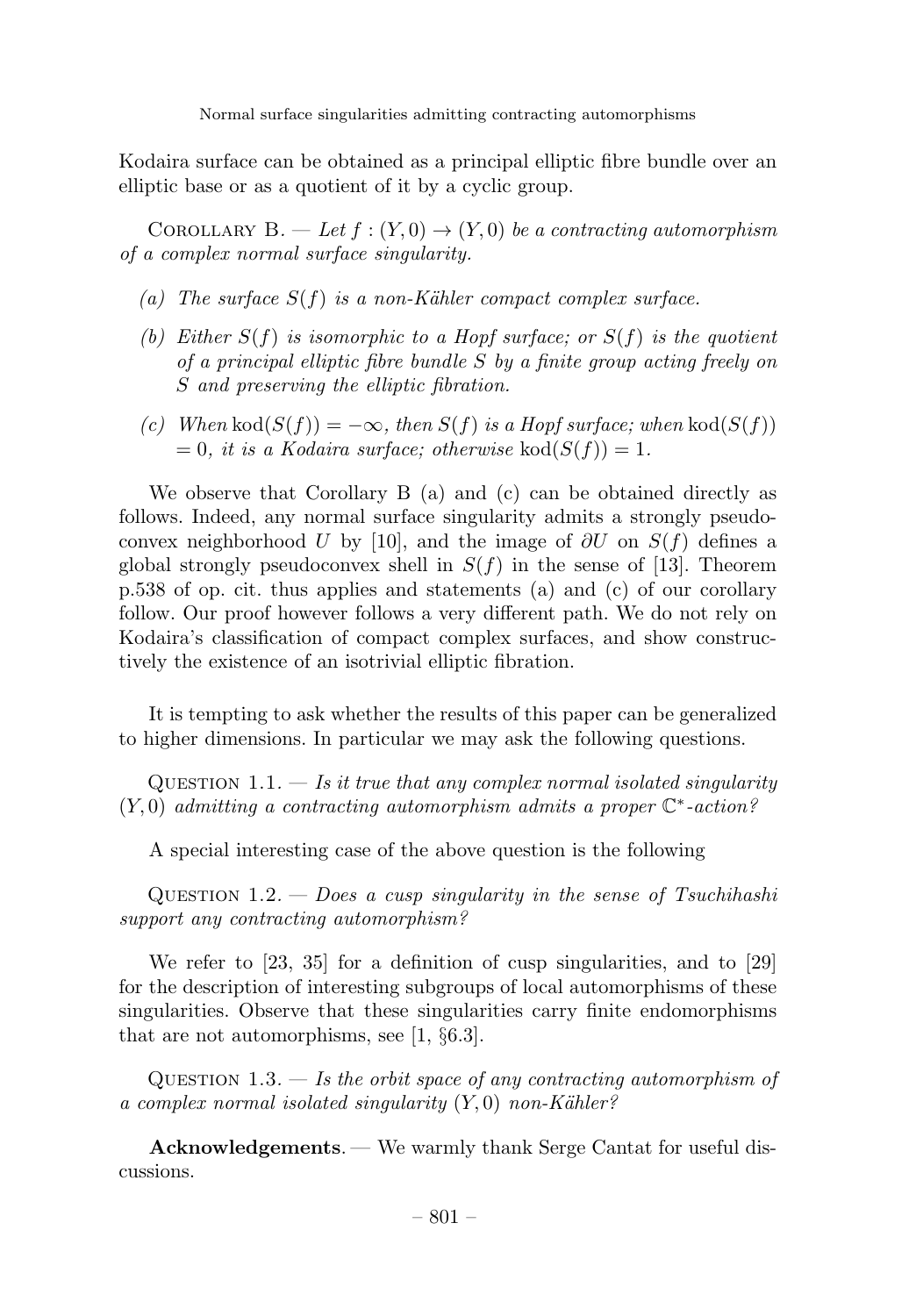Charles Favre, Matteo Ruggiero

#### 2. Admissible data

Suppose that  $f : (Y, 0) \to (Y, 0)$  is a contracting automorphism of a normal surface singularity. Then f lifts to an automorphism  $F: X \to X$  of the minimal resolution  $\pi : X \to Y$  of  $(Y, 0)$ , see [14, Theorem 5.12]. In the course of the proof of our main Theorem A we shall replace several times the model X by other more adequate bimeromorphic models. In order to deal with these modifications, we shall consider the triple  $(X, W, F)$  with  $W = \pi^{-1}(0)$ , and it is convenient to introduce the following terminology.

DEFINITION 2.1. — An admissible data is a triple  $\mathcal{H} = (X, W, F)$ , such that

- (a)  $X$  is a (non-compact) connected normal complex surface;
- (b) W is a connected compact analytic subset of  $X$ ;
- (c)  $F: X \to X$  is a biholomorphism onto its image;
- (d)  $F(X) \in X$ ,  $F(W) = W$  and  $\bigcap_{n \geq 0} F^n(X) \subseteq W$ ;
- (e) the intersection form of  $W$  is negative definite.

Observe that Condition  $(d)$  is saying that W is an attractor whose basin contains  $X$  (see [15] for definitions).

Thanks to Grauert's contraction criterion, any admissible data  $(X, W, F)$ gives rise to a contracting automorphism on a normal surface singularity obtained by contracting  $W$  to a point. If the resulting contracting automorphism is conjugated to  $f : (Y,0) \to (Y,0)$  then we say that the admissible data is *compatible* with  $(Y, 0, f)$ .

DEFINITION 2.2. — Two admissible data  $(X, W, F)$  and  $(X', W', F')$  are said to be equivalent if there exists a neighborhood  $X_1$  of W and  $X'_1$  of W' and a bimeromorphic map  $\phi: X_1 \longrightarrow X'_1$  such that:

- $\phi$  induces an isomorphism from  $X_1 \setminus W$  onto  $X'_1 \setminus W'$ ,
- $(X_1, W, F)$  and  $(X'_1, W', F')$  both define an admissible data, and
- we have  $F' \circ \phi = \phi \circ F$ .

Classifying admissible data modulo equivalence is the same as classifying contracting automorphisms on normal surface singularities modulo conjugacy.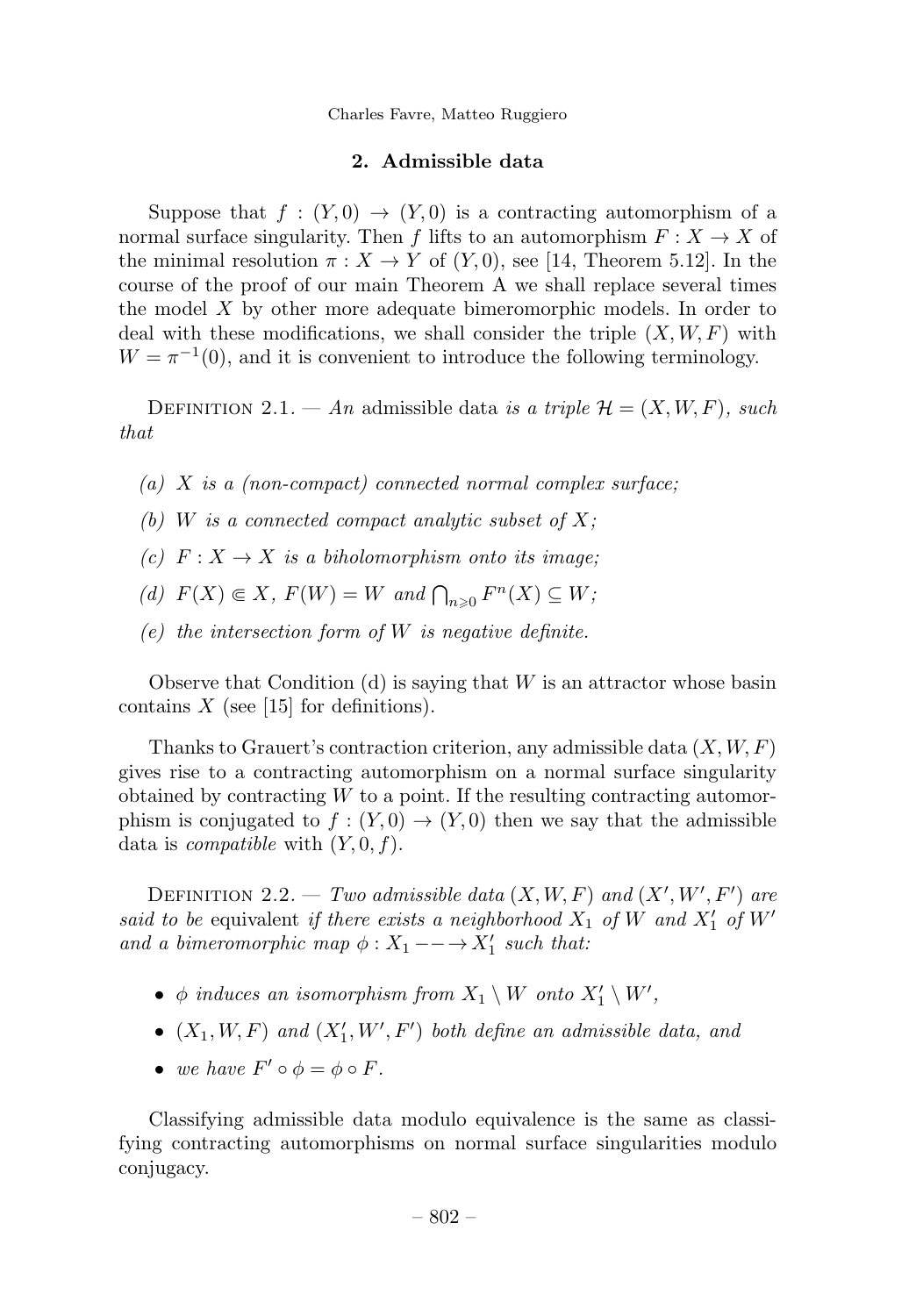#### 3. Local Green function

Suppose  $(Y, 0)$  is a normal surface singularity, and  $f: (Y, 0) \rightarrow (Y, 0)$  is a contracting automorphism. In this section we quantify the condition of being contracting by introducing a suitable function that is strictly decreasing under iteration of  $f$ . Before stating precisely our main statement we recall a few facts about canonical desingularization of surfaces.

#### 3.1. Canonical desingularization

Denote by  $\mathfrak{m} = \mathfrak{m}_{y_0}$  the maximal ideal of  $\mathcal{O}_{y_0}$ . Recall that a logresolution of  $\mathfrak m$  is a bimeromorphic map  $\pi : X \to Y$  from a smooth surface X to Y that is an isomorphism above  $Y \setminus \{0\}$  and such that the pull-back of the ideal  $\mathfrak m$  to X is locally principal at each point on the exceptional divisor. We also impose that the exceptional divisor  $\pi^{-1}(0)$  has simple normal crossings, i.e., any irreducible component of  $\pi^{-1}(0)$  is smooth, any two such components intersect transversely, and no three distinct components have a common intersection.

PROPOSITION 3.1. — Let  $(Y, 0)$  be any normal isolated surface singularity. There exists a log-resolution  $\pi : X \to Y$  of m such that any automorphism of  $Y$  lifts to an automorphism of  $X$ .

For convenience, we shall say that  $X$  is a nice resolution of  $Y$  if it satisfies the condition of the proposition.

*Remark 3.2.*  $\rightarrow$  It is not the case that the minimal resolution of a normal surface singularity is always a log-resolution of its maximal ideal. Pick any ample line bundle  $L \to E$  over a compact Riemann surface. The total space of its dual  $L^{-1}$  is the minimal resolution of the cone singularity  $(Y, 0)$  obtained by contracting its zero section. Observe that  $Y$  is isomorphic to the normalization of Spec  $(\bigoplus_{n\geq 0} H^0(E, L^{\otimes n})\big)$ . When  $h^0(E, L) \neq 0$  and L has some base points, then  $\mathfrak{m}_{Y,0}$  is not locally principal in  $|L^{-1}|$ . This happens for instance when the degree of  $L$  is equal to the genus of  $E$ .

*Proof.*  $\rightarrow$  Since the maximal ideal  $\mathfrak{m}$  is preserved by any automorphism, it follows that  $Aut(Y)$  lifts to the normalized blow-up  $X'$  of the maximal ideal. It is possible that  $X'$  has some singularities. We may then consider the minimal (good) desingularization of each of these points. In this way we get a smooth surface X'' such that  $\mathfrak{m} \cdot \mathcal{O}_{X''}$  is locally principal and  $Aut(Y)$  lifts to X''. Finally the exceptional divisor might not have simple normal crossing singularities. But the singularities of this divisor are fixed by  $Aut(X'')$  hence we may resolve them by keeping the property of lifting Aut $(Y)$ . This concludes the proof.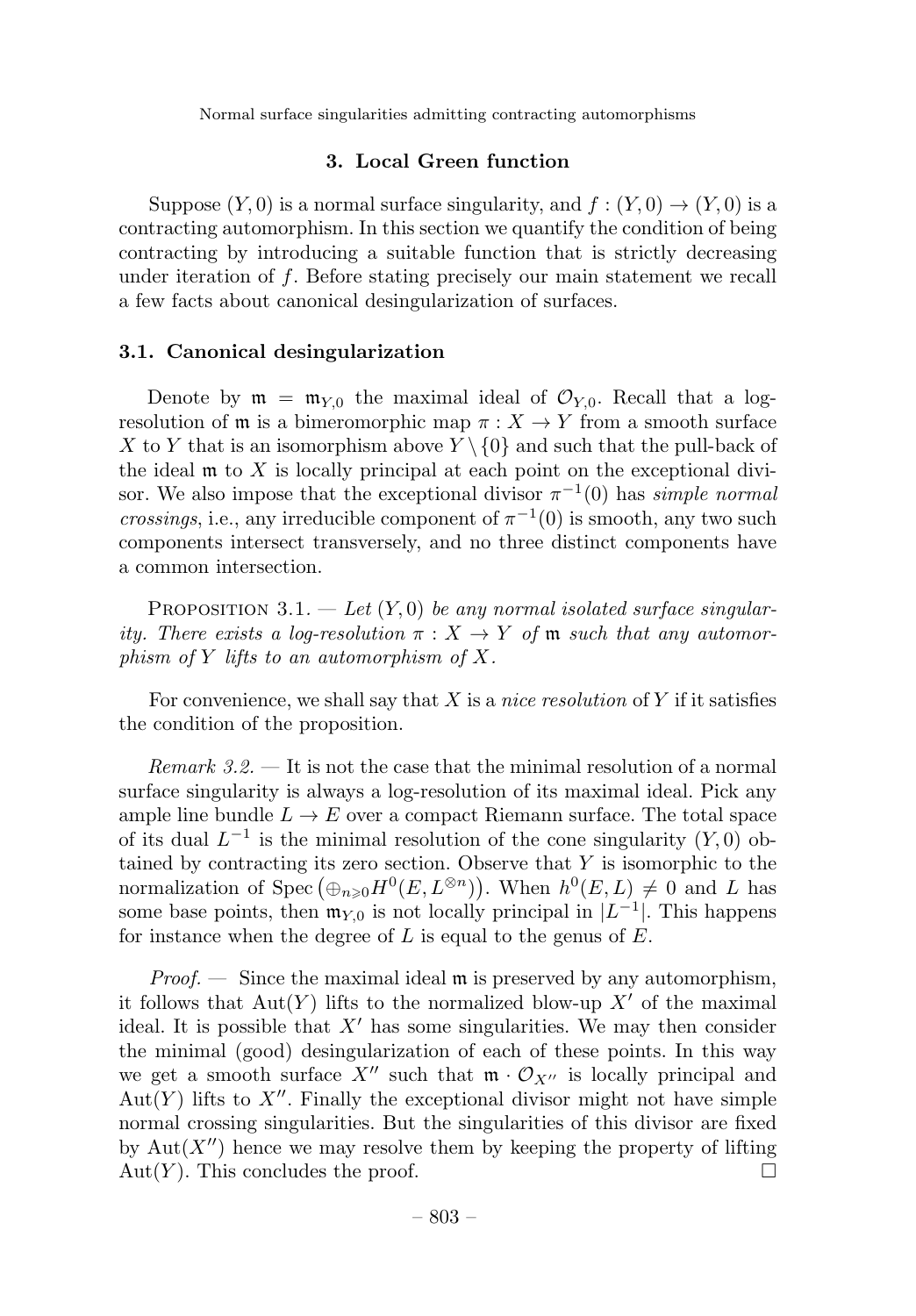#### 3.2. Local Green functions

Put any euclidean distance on  $X$ . In this section, we prove the following result.

PROPOSITION 3.3. — Let  $(X, W, F)$  be any admissible data. Suppose X is smooth and W has simple normal crossings. Then there exists a function  $g: X \to [-\infty, 0]$  that is smooth on  $X \setminus W$ , and satisfies the following conditions:

- *q is bounded on*  $X \setminus F^n(X)$  for all  $n \geq 1$ ;
- $q(p) \leq \log \text{dist}(p, W)$  for all  $p \in X$ ;
- for any constant  $C > 0$ , there exists an integer  $N \geq 1$  such that  $g \circ F^N \leqslant q - C$  on X.

Remark  $3.4.$  — Observe that if the statement is true for an admissible data  $(X, W, F)$ , then it is true for any other equivalent admissible data  $(X', W', F')$ . Indeed, if the equivalence is given by a map  $\phi : X' \longrightarrow X$ , then we may set  $g' := g \circ \phi$  in a neighborhood of W' and extend it to X' by taking  $\min\{g', -A\}$  for some sufficiently large positive constant A.

Observe that this result implies

COROLLARY 3.5. — For any admissible data  $(X, W, F)$  there exists a basis of neighborhoods  $X_n$  of  $W \subset X$  such that  $F(X_n) \subset X_n$ . In particular  $(X_n, W, F|_{X_n})$  remains an admissible data.

*Proof.* — Observe that  $exp(g)$  is continuous on X. Define  $D := \sum_{n\geq 0} \exp(g \circ F^n)$ . The previous proposition applied to  $C = 1$  yields

$$
\exp(g\circ F^n)\leqslant \exp\left(-\left\lfloor \frac{n}{N} \right\rfloor\right)\,\sup_{0\leqslant l\leqslant N-1}\exp(g\circ F^l)\leqslant \exp\left(-\left\lfloor \frac{n}{N} \right\rfloor\right)
$$

for any  $n \geqslant 0$ . This implies the series defining D converges uniformly to a continuous function vanishing at 0. Now we have  $D \circ F = D - \exp(g \circ F) < D$ ,<br>so that we can take  $X_n := \{D \lt \frac{1}{n}\}\$ so that we can take  $X_n := \{D < \frac{1}{n}\}.$  $\frac{1}{n}$ .

The rest of this section is devoted to the proof of Proposition 3.3. We first need some preliminary results.

LEMMA 3.6.  $-$  Let  $(Y, 0)$  be a normal surface singularity, and  $f : (Y, 0)$  $\rightarrow$  (Y,0) be a contracting automorphism. Then there exists a compatible admissible data  $(X, W, F)$  satisfying the following conditions.

• X is a nice resolution of  $(Y, 0)$ ;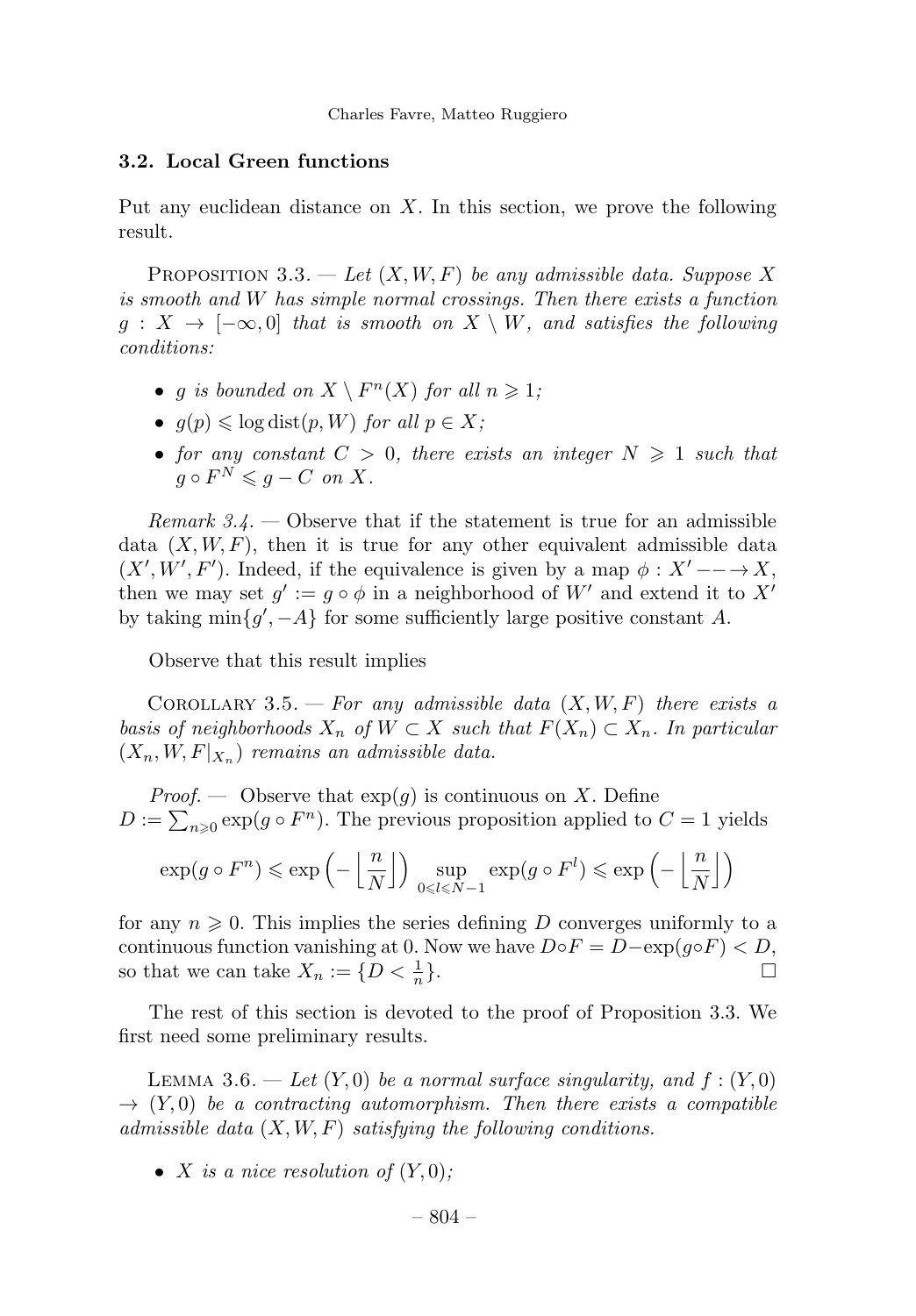• there exists a psh function  $g_0: X \to [-\infty, 0]$  such that  $dd^c g_0 = \omega + [Z]$ where  $\omega$  is a smooth positive form and  $[Z]$  is a current of integration whose support is equal to W.

*Proof.* — Let  $\mathfrak{m} := \mathfrak{m}_{Y,0}$  be the maximal ideal at  $0 \in Y$ . Let  $\pi : X \to Y$  $(Y, 0)$  be any nice resolution of  $(Y, 0)$ , whose existence is given by Proposition 3.1.

Pick any finite set of holomorphic maps  $\chi_1, ..., \chi_r$  generating  $\mathfrak{m}_{Y,0}$  and defined in some common open neighborhood  $U$  of 0. Restricting  $U$  if necessary we may assume that  $\sup_i |\chi_i| \leq 1$  for all  $i, f(U) \in U$ , and  $\cap_{n\geq 0} f^n(U) = \{0\}.$ We now set

$$
g_Y(y) := \log \left( \sum_{i=1}^r |\chi_i(y)|^2 \right) - \log r \ . \tag{3.1}
$$

This is a  $[-\infty, 0]$ -valued function that is smooth and plurisubharmonic on  $U \setminus \{0\}$  and tends to  $-\infty$  when the point tends to 0. Since X is a logresolution of m, then locally at each point  $p \in \pi^{-1}(0)$  we may find local coordinates  $(z, w)$  such that  $\mathfrak{m} \cdot \mathcal{O}_{X, p}$  is locally generated by  $z^a w^b$  for some  $a, b \geq 0$ . It follows that the function

$$
g_Y \circ \pi(z, w) - a \log|z| - b \log|w| \tag{3.2}
$$

is a smooth function. We conclude by setting  $g_0 = g_Y \circ \pi$ .

By Remark 3.4 we may hence suppose the existence of a non-negative psh function  $g_0$  on X satisfying the conclusion of the previous lemma.

Let us introduce the following set:

$$
\mathcal{G} := \{ h \in \text{Psh}(X), h \leq 0, \text{ and } \nu(h, p) \geqslant \nu(g_0, p) \text{ for any } p \in W \},
$$

where  $\nu(h, p)$  stands for the Lelong number associated to the psh function h, see e.g. [6]. Observe that  $g_0$  belongs to G. We now follow the construction of upper envelope in the spirit of [27].

PROPOSITION 3.7. — The function  $g_1 := \sup\{h \in \mathcal{G}\}\$ is a psh function such that  $g_1 - g_0$  is bounded.

*Proof.* — Since the maximum of two plurisubharmonic functions  $h_1, h_2$ is still psh and  $\nu(\max\{h_1, h_2\}, p) = \max\{\nu(h_1, p), \nu(h_2, p)\}\)$  for any point p it is clear that  $\mathcal G$  is stable by taking maximum.

By Choquet's lemma, one can find an increasing sequence  $h_n \in \mathrm{Psh}(X)$ such that  $h_n \to g_1$ . Let  $g^*(p) := \overline{\lim}_{p' \to p} g_1(p')$  be the upper semi-continuous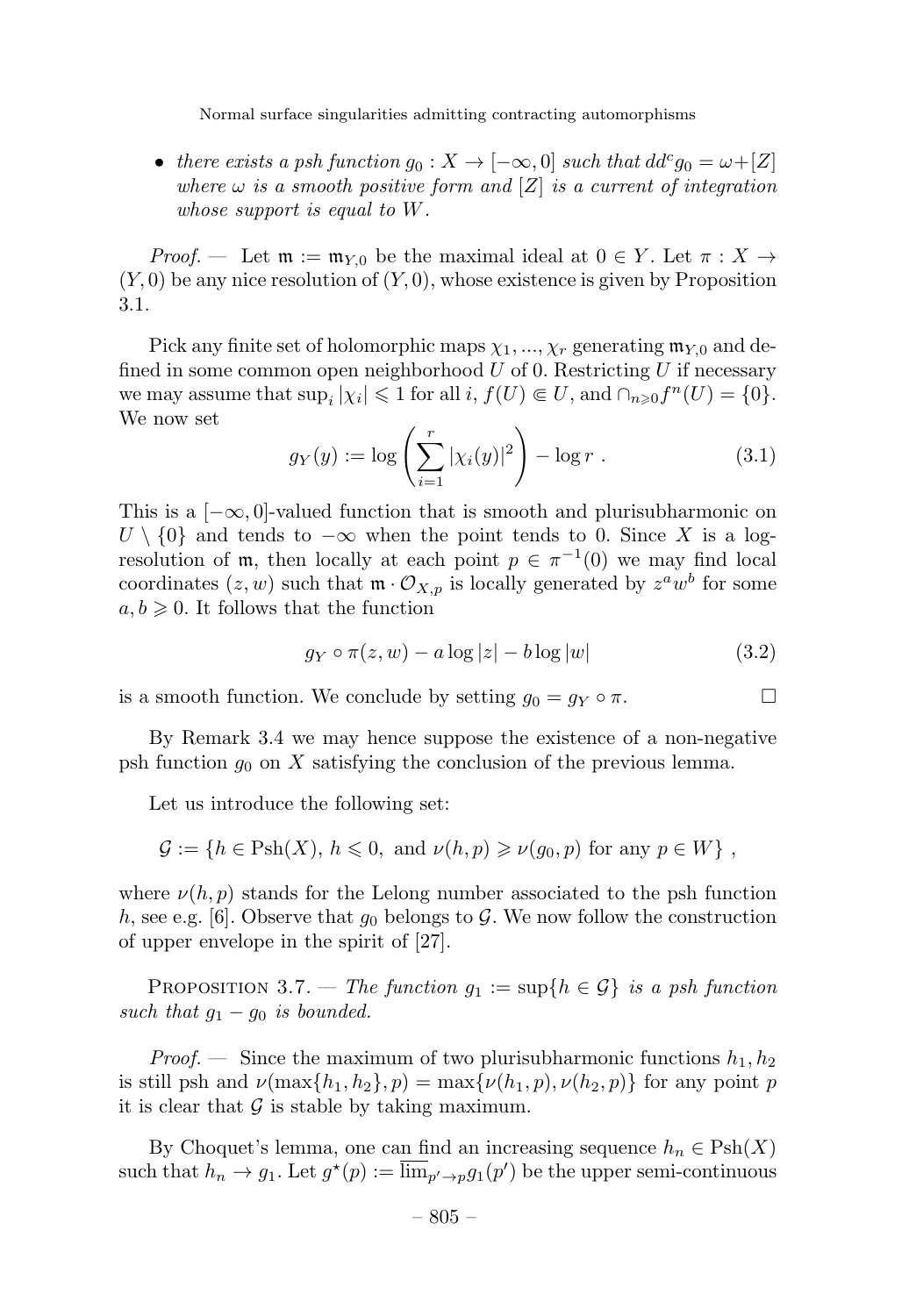regularization of  $q_1$ . Then  $q^*$  is psh. Lelong numbers are upper semicontinuous along increasing sequences hence  $\nu(q^*,p) \geqslant \nu(q_0,p)$  for all  $p \in W$ . It follows that  $g^*$  belongs to G whence  $g_1 = g^* \in \mathrm{Psh}(X)$ .

Since  $q_1 \geq q_0$ , we have  $\nu(q_1, p) \leq \nu(q_0, p)$  for any  $p \in W$ , hence  $\nu(q_1, p)$  $\nu(q_0, p)$ . Pick now local coordinates  $(z, w)$  at  $p \in W$  such that  $W = \{z = 0\}$ (the case where the exceptional divisor is reducible at  $p$  can be treated analogously). Then  $g_0(z, w) = a \log |z| + \mathcal{O}(1)$ , and  $g_1(z, w) \leq a \log |z| + \mathcal{O}(1)$ , which implies  $g_1 \leq g_0 + \mathcal{O}(1)$  in a neighborhood of p. By the compactness of W, we conclude that  $g_1 - g_0 \ge 0$  is also bounded from above everywhere in X as required in  $X$  as required.

*Proof of Proposition 3.3.* — Since we have  $F(X) \subseteq X$ , and  $\bigcap_n F^n(X) \subseteq$ W, and  $g_0(p)$  tends to  $-\infty$  when p tends to W, it follows that for any positive constant  $C_1 > 0$  there exists an integer  $N \geq 1$  such that  $g_0 \circ F^N \leq -C_1$ .

The map  $F$  is a biholomorphism preserving  $W$ , hence for a suitably divisible integer N (for example if  $F^N$  fixes all the components of W) we have  $(F^N)^*[Z] = [Z]$ . It follows that  $(F^N)^*(dd^c g_0) - [Z] = dd^c(g_0 \circ F^N) - [Z]$ is a smooth form. We conclude that  $g_0 \circ F^N + C_1$  belongs to  $\mathcal{G}$ , hence  $g_0 \circ F^N \leq g_1 - C_1 \leq g_0 + \sup |g_1 - g_0| - C_1$  which implies the result for  $g := g_0$ .  $g := g_0.$ 

#### 4. Geometry of the dual graph

Our standing assumptions in this section are the following:  $(X, W, F)$  is an admissible data, X is smooth, W has simple normal crossings,  $F: X \rightarrow$ X is holomorphic and fixes any irreducible component of W.

#### 4.1. Main statement

Let us begin by introducing some convenient terminology.

DEFINITION 4.1. — An automorphism  $h: E \to E$  of a compact Riemann surface E is said to be hyperbolic if E is the Riemann sphere and h has one contracting and one repelling fixed points.

DEFINITION  $4.2. - Let X$  be any smooth complex surface. A cycle (resp., chain) of rational curves on X is a finite collection  $E_1, ..., E_n$  of smooth rational curves intersecting transversally whose dual graph is a circle (resp., a segment).

DEFINITION 4.3. — A graph is said to be star-shaped if it is a tree (i.e., it is homotopically trivial) and admits at most one branched point.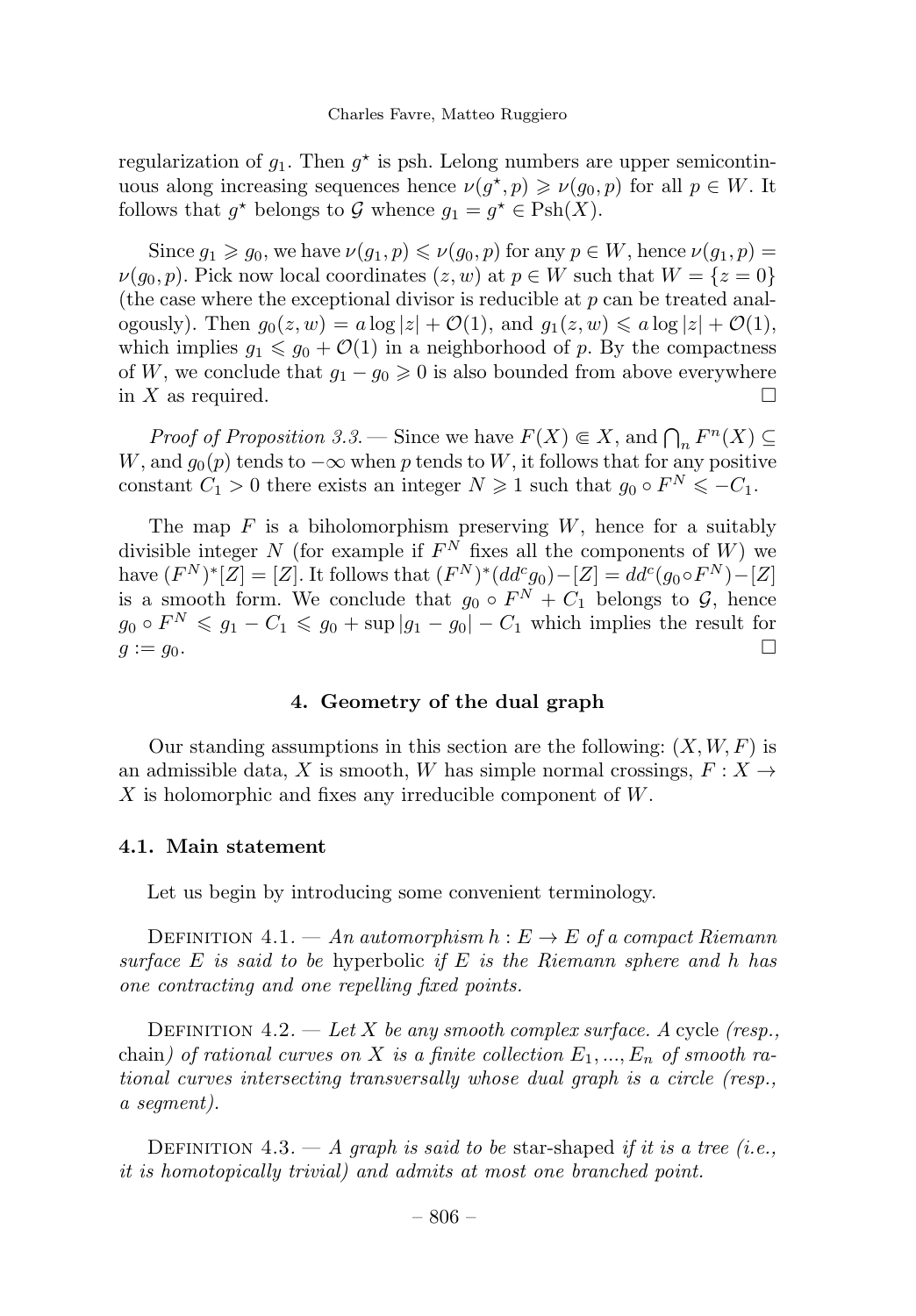By convention a segment is star-shaped.

This section is devoted to the proof of the following result.

THEOREM 4.4. — Suppose  $(X, W, F)$  is an admissible data, X is smooth, W has simple normal crossings, and F fixes any irreducible component of W.

Then the dual graph  $\Gamma(W)$  of W is star-shaped. More precisely, we are in one and exactly one of the following two situations.

- (a) The support of W is a chain of rational curves, and  $F|_E$  is hyperbolic for any component  $E \subseteq W$ .
- (b) There exists a component  $E_{\star}$  such that  $F|_{E_{\star}}$  is not hyperbolic. In this case, F is hyperbolic on any other components and the closure of  $W \setminus E_{\star}$  is the disjoint union of a finite number of chains of rational curves. Moreover if  $E_{\star}$  is not a rational curve, then  $F|_{E_{\star}}$  has finite order.

#### 4.2. Proof of Theorem 4.4

We shall proceed in four steps. The first three steps are devoted to the case when X is a nice resolution of  $(Y, 0)$ . We explain how to reduce the theorem to this case in the fourth and last step.

Step 1. — Assume  $\pi : X \to (Y, 0)$  is a nice resolution of  $(Y, 0)$ , and suppose that  $F|_E$  is hyperbolic for all irreducible components  $E \subseteq W$ .

Then all components are rational curves. Since a hyperbolic map has exactly two periodic points, it follows that a component can intersect at most two other components. In particular the dual graph is either a segment or a circle.

PROPOSITION 4.5. — Suppose  $(X, W, F)$  is an admissible data as above. Suppose  $F|_E$  is hyperbolic for any irreducible component of W. Then W cannot be a cycle of rational curves.

This proves that  $W$  is a chain of rational curves, and we get case (a) of Theorem 4.4.

*Remark 4.6.*  $- A$  singularity for which the exceptional divisor of its desingularization is a cycle of rational curves is called a cusp. Interesting subgroups of automorphisms of cusp singularities have been constructed by Pinkham in [25] in connection with the automorphism group of compact complex surfaces of Inoue-Hirzebruch's type.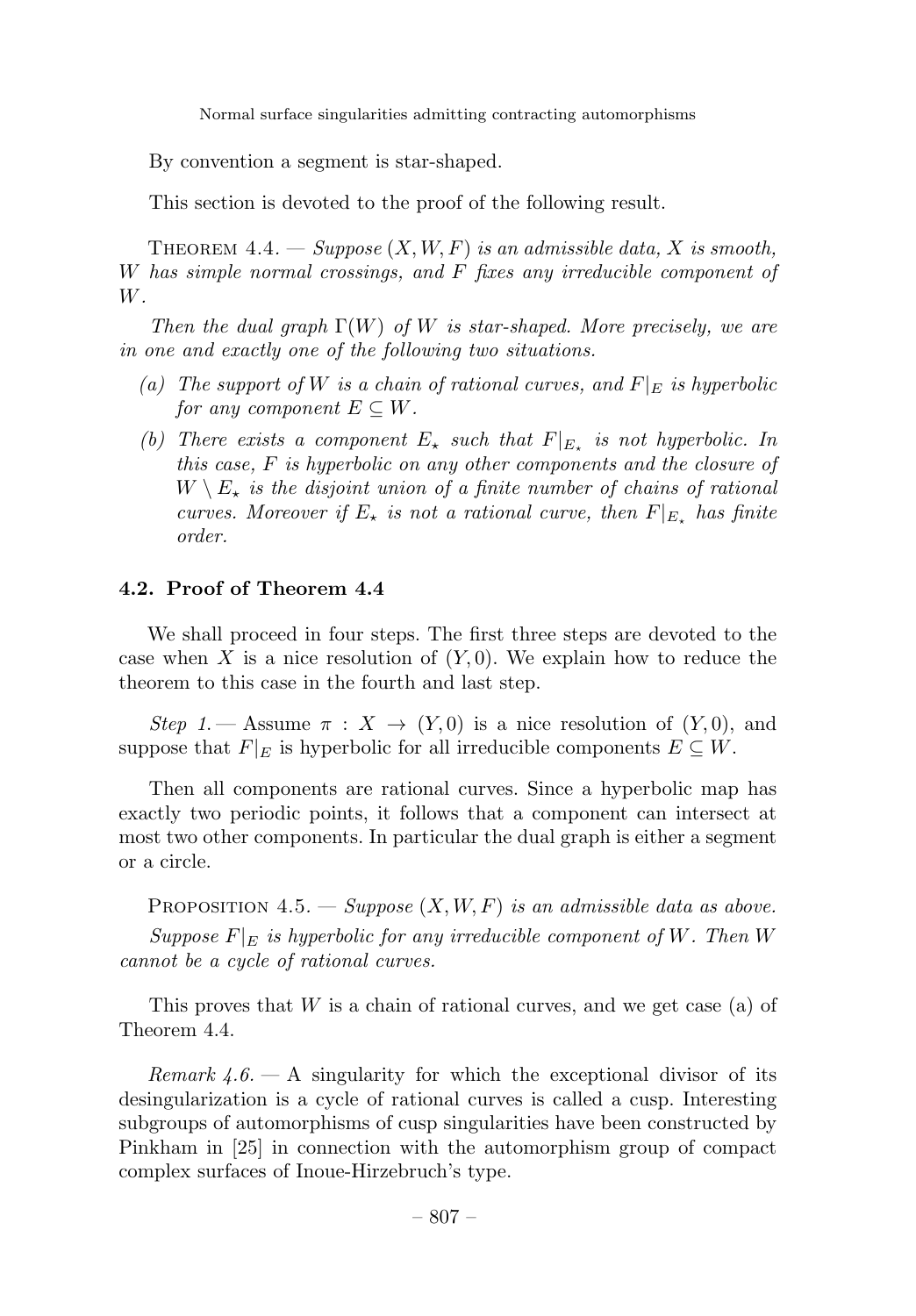We rely on the following lemma.

LEMMA 4.7. — Pick any point  $p \in W$  that is fixed by F.

- When p belongs to a unique exceptional component  $E$ , then  $dF(p)$ admits a eigenvalue of modulus  $< 1$  whose eigenvector is transverse to E.
- When p is the intersection point of two irreducible components  $E, E'$ of W, then we have

$$
\frac{\log |dF|_E(p)|}{a_E} + \frac{\log |dF|_{E'}(p)|}{a_{E'}} < 0,\tag{4.1}
$$

where  $a_E = \text{ord}_E(\mathfrak{m} \cdot \mathcal{O}_Y)$  is the order of vanishing of  $\pi^* \mathfrak{m}$  along E, and  $a_{E'} = \text{ord}_{E'}(\mathfrak{m} \cdot \mathcal{O}_Y).$ 

 $Proof.$  — We only treat the second case, the first being completely analogous and easier. We denote by  $q$  the Green function given by Proposition 3.3.

Pick local coordinates  $(z, w)$  at p such that  $E = \{z = 0\}$  and  $E' =$  $\{w=0\}$  In these coordinates, we have

$$
\big|g(z,w)-a_E\log|z|-a_{E'}\log|w|\big|\leqslant C_1
$$

for some  $C_1 > 0$ , see (3.2). Notice that here we use the fact that X is a nice resolution of  $(Y, 0)$ .

Set  $\lambda = (dF|_{E'})(p)$  and  $\mu = (dF|_{E})(p)$ . Then for any integer  $N \geq 0$ , one can write

$$
F^{N}(z, w) = (\lambda^{N} z (1 + \varepsilon_{N}), \mu^{N} w (1 + \eta_{N}))
$$

with  $\varepsilon_N(0) = \eta_N(0) = 0$ . Pick  $C > 2C_1$ . By Proposition 3.3, for any  $C > 0$ there exists  $N \gg 0$  so that

$$
g(F^N(z, w)) \leq g(z, w) - C.
$$

It follows that

 $a_E \log |\lambda^N z| + a_{E'} \log |\mu^N w| + \mathcal{O}(z, w) - C_1 \leqslant a_E \log |z| + a_{E'} \log |w| + C_1 - C,$ and hence

$$
N\big(a_E\log|\lambda|+a_{E'}\log|\mu|\big)\leqslant 2C_1-C+\mathcal{O}(z,w).
$$

Letting  $(z, w) \to 0$ , we get  $a_E \log |\lambda| + a_{E'} \log |\mu| < 0$ .

We conclude by dividing the last relation by  $a_E a_{E'} > 0$ .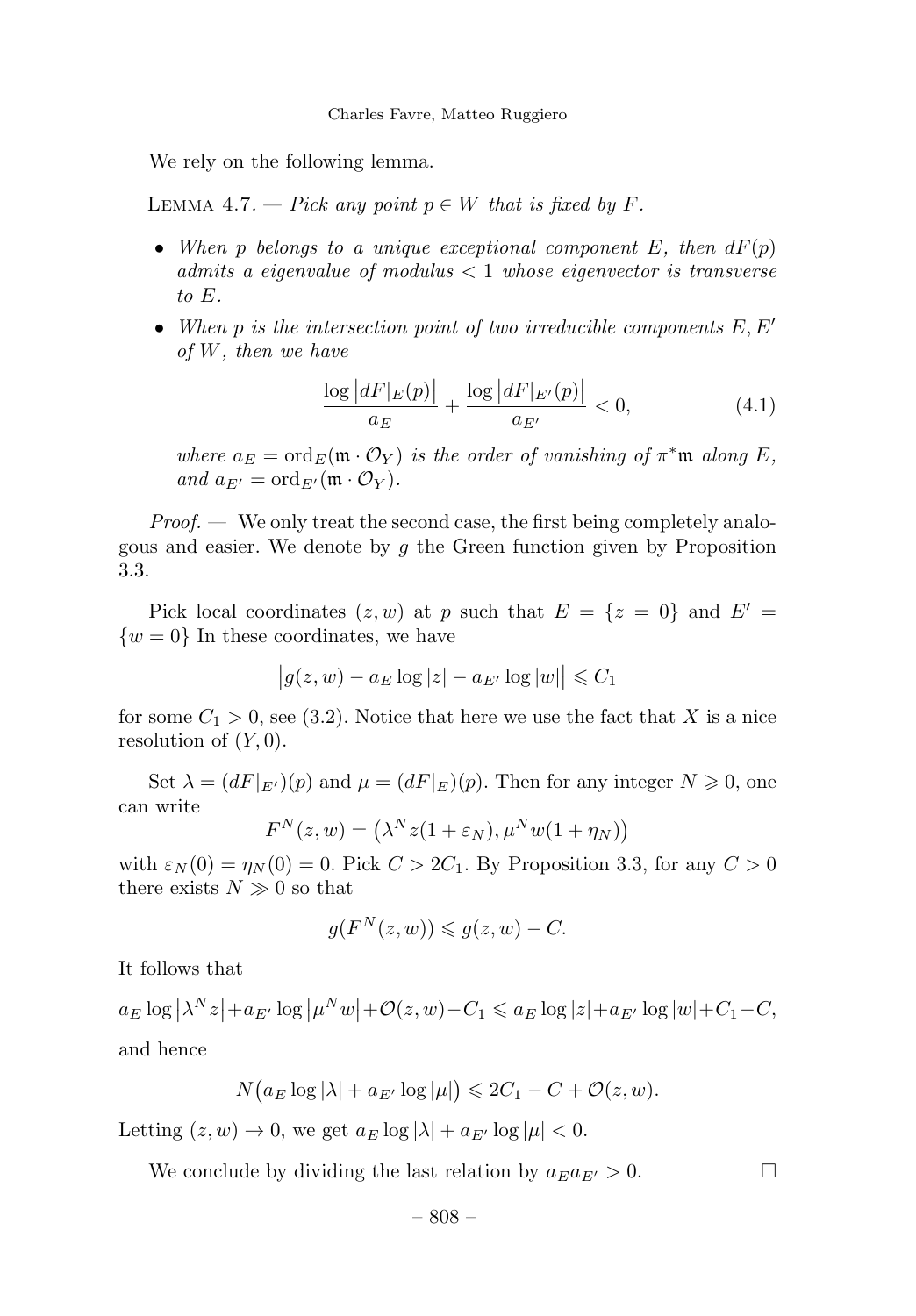*Proof of Proposition 4.5.* – Enumerate the exceptional components  $E_0, ..., E_{n-1}$  in such a way that  $E_i \cdot E_j = 1$  if and only if  $|i - j| = 1$ , and set  $E_n := E_0$ . Set  $p_j = E_j \cap E_{j+1}$  for  $j = 0, \ldots, n-1$ , and write  $\lambda_j = dF|_{E_j}(p_j)$ and  $\mu_j = dF|_{E_{j+1}}(p_j)$ . Since  $F|_{E_j}$  is hyperbolic it follows that  $\lambda_j = \mu_{j-1}^{-1}$ .

Set  $a_j := \text{ord}_{E_j}(\mathfrak{m} \cdot \mathcal{O}_Y)$ . By Lemma 4.7 we get

$$
0 > \sum_{j=0}^{n-1} \left( \frac{\log |\lambda_j|}{a_j} + \frac{\log |\mu_j|}{a_{j+1}} \right) = \sum_{j=0}^{n-1} \left( \frac{\log |\lambda_j|}{a_j} - \frac{\log |\lambda_{j+1}|}{a_{j+1}} \right) = 0,
$$

a contradiction.

*Remark 4.8.* — In the paper of Camacho-Movasati-Scardua [5], our argument is replaced by a suitable use of the Camacho-Sad index formula for holomorphic vector fields on complex surfaces.

Step 2. — We now prove that there exists at most one component  $E_{\star}$ for which  $F|_{E_{\tau}}$  is not hyperbolic. More precisely we aim at

PROPOSITION 4.9. — Suppose  $F|_{E_{\tau}}$  is not hyperbolic. Let d be the graph metric on the vertices of the dual graph  $\Gamma(W)$  of W. Pick any component  $E \neq E_{\star}$ . Then

- (a) E is rational, and  $F|_E$  is hyperbolic;
- (b) there exists a unique component E' intersecting E s.t.  $d(E_{\star}, E') =$  $d(E_{\star}, E) - 1;$
- (c) if  $p = E \cap E'$ , then  $|dF|_E(p)| < 1$ , and either  $E' = E_{\star}$  and  $|dF|_{E'}(p)|$  $= 1, \text{ or } |dF|_{E'}(p)| > 1.$

*Proof.* — We proceed by induction on  $n = d(E_{\star}, E)$ . Suppose first  $n = 1$ , then  $E_{\star}$  is the unique element at zero distance from  $E_{\star}$ , hence (b) obviously holds. Since  $dF|_{E_{\star}}(p)$  is of modulus one by assumption, Lemma 4.7 implies  $|dF|_E(p)| < 1$  hence  $F|_E$  is hyperbolic. This shows (a) and (c) hold.

Suppose now the result holds for some  $n \geq 1$ . Pick a component E such that  $d(E_{\star}, E) = n + 1$ . In particular there exists a component E' such that  $d(E_{\star}, E') = n$  and  $p := E \cap E' \neq \emptyset$ . By the inductive hypothesis, there exists a unique component E'' such that  $E'' \cap E' = \{p'\} \neq \emptyset$  and  $d(E_{\star}, E'') =$  $n-1$ . Moreover,  $|dF|_{E'}(p')| < 1$  and since p is also fixed it follows that  $\left| dF |_{E'}(p) \right| > 1$ . By Lemma 4.7 we conclude that  $\left| dF |_{E}(p) \right| < 1$  hence  $F |_{E}$  is hyperbolic. This proves (a). Suppose E intersects another component  $\tilde{E}$ . The intersection point  $\hat{p} = E \cap \widehat{E}$  is fixed and  $|dF|_E(\hat{p}) > 1$  so that  $|dF|_{\widehat{E}}(\hat{p})| < 1$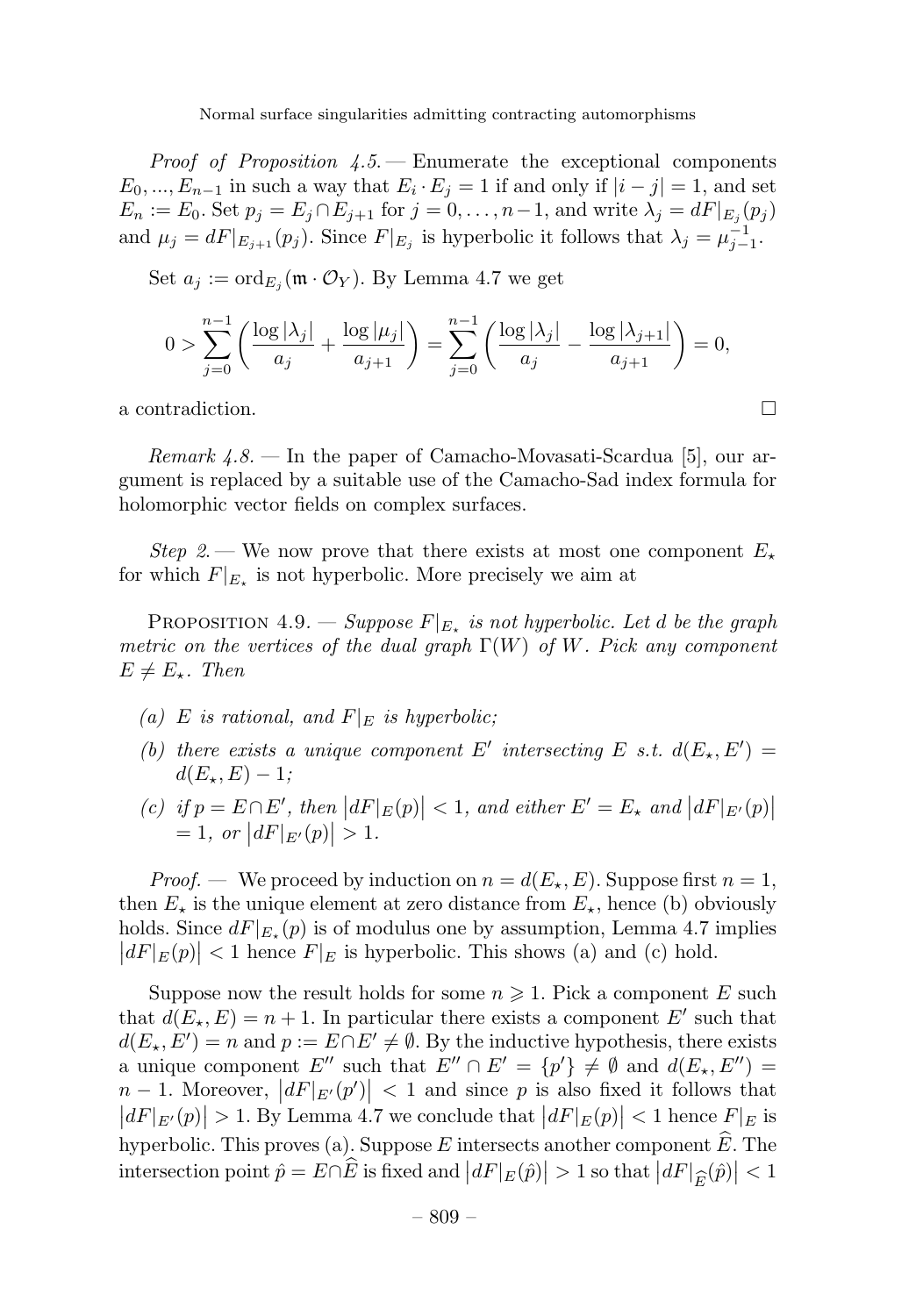by Lemma 4.7. In particular  $d(E_{\star}, \widehat{E})$  cannot be  $\leq n$  otherwise the inductive hypothesis would imply  $|dF|_{\widehat{E}}(\widehat{p})| \geq 1$ , a contradiction. This shows (b) and (c).  $(c).$ 

Step 3. — Suppose now that there exists a component  $E_{\star}$  such that  $F|_{E_{\star}}$ has infinite order but is not hyperbolic.

Then  $E_{\star}$  is either an elliptic or a rational curve. The next lemma excludes the former case.

LEMMA 4.10.  $-$  If  $E_{\star}$  is complex torus, then  $F|_{E_{\star}}$  has finite order.

*Proof.* — Denote by L the normal bundle of  $E_{\star}$  in X, and by  $n < 0$  its degree. Write  $E_{\star} = \mathbb{C}/\Lambda$ , and suppose  $F|_{E_{\star}}$  is a translation by  $\tau \in \mathbb{C}$ . Any divisor of degree n in  $E_{\star}$  is linearly equivalent to  $(n-1)[0] + [p]$  for some  $p \in E_{\star}$  and such a decomposition is unique in the sense  $(n-1)[0]+[p]=(n-1)$ 1)[0] + [p'] in the Picard group of  $E_{\star}$  iff  $p = p'$ . Now write  $L = (n-1)[0] + [p]$ and observe that  $F|_{E_{\star}}$  fixes L, whence  $n[\tau] + (n-1)[0]+[p] = (n-1)[0]+[p].$ <br>It follows that  $n[\tau] = 0$  in E, and  $F^{n}|_{E_{\star}} =$  id as required. It follows that  $n[\tau] = 0$  in  $E_{\star}$  and  $F^{n}|_{E_{\star}} = id$  as required.

Step  $\Lambda$ . Suppose X is smooth and W has normal crossing singularities but  $\pi: X \to (Y, 0)$  is not a nice resolution of  $(Y, 0)$ . This means that  $\pi^* \mathfrak{m}$ admits a non-empty finite set B of base points included in W. Since  $f^*$ m = m, we have  $F(B) = B$ . By applying Proposition 3.1 to a suitable iterate of F, there exists a nice resolution  $\mu : \widehat{X} \to X$  dominating X obtained by blowing-up (infinitely near) points above B. Set  $\hat{W} = \mu^{-1}(W)$  and pick  $\widehat{F}: \widehat{X} \to \widehat{X}$  a lift of F. Pick any sufficiently large integer  $N \geq 1$  such that  $F^N$  fixes all the irreducible components of  $\hat{W}$ .

We may now apply Steps 1–3 to  $(\widehat{X}, \widehat{W}, F^N)$ . If we are in case (a), the support of  $\widehat{W}$  is a chain of rational curves such that  $\widehat{F}^N|_{\widehat{E}}$  is hyperbolic<br>for any implicible companent  $\widehat{E}$  in  $\widehat{W}$ . By contracting  $\cup^{-1}(P)$  we see that for any irreducible component  $\widehat{E}$  in  $\widehat{W}$ . By contracting  $\mu^{-1}(B)$  we see that W remains a chain of rational curves, such that  $F^{\tilde{N}}|_E$  is hyperbolic for any irreducible component  $E$  in  $W$ . Since  $F$  fixes any component in  $W$  by assumption, we get case (a) of the statement.

Suppose we are in case (b). There exists a unique component  $\widehat{E}_\star$  on which the action of  $F$  is not hyperbolic. If  $W$  is the support of a chain of rational curves, we can conclude as before that  $W$  is a chain of rational curves. Moreover, if  $\widehat{E}_\star \subset \mu^{-1}(B)$ , then  $F|_E$  is hyperbolic for any component E in W, and we get case (a) of the statement. If  $\widehat{E}_\star$  is not contained in  $\mu^{-1}(B)$ , then  $E_{\star} = \mu(\widehat{E}_{\star})$  is the unique component in W on which F has a nonhyperbolic action.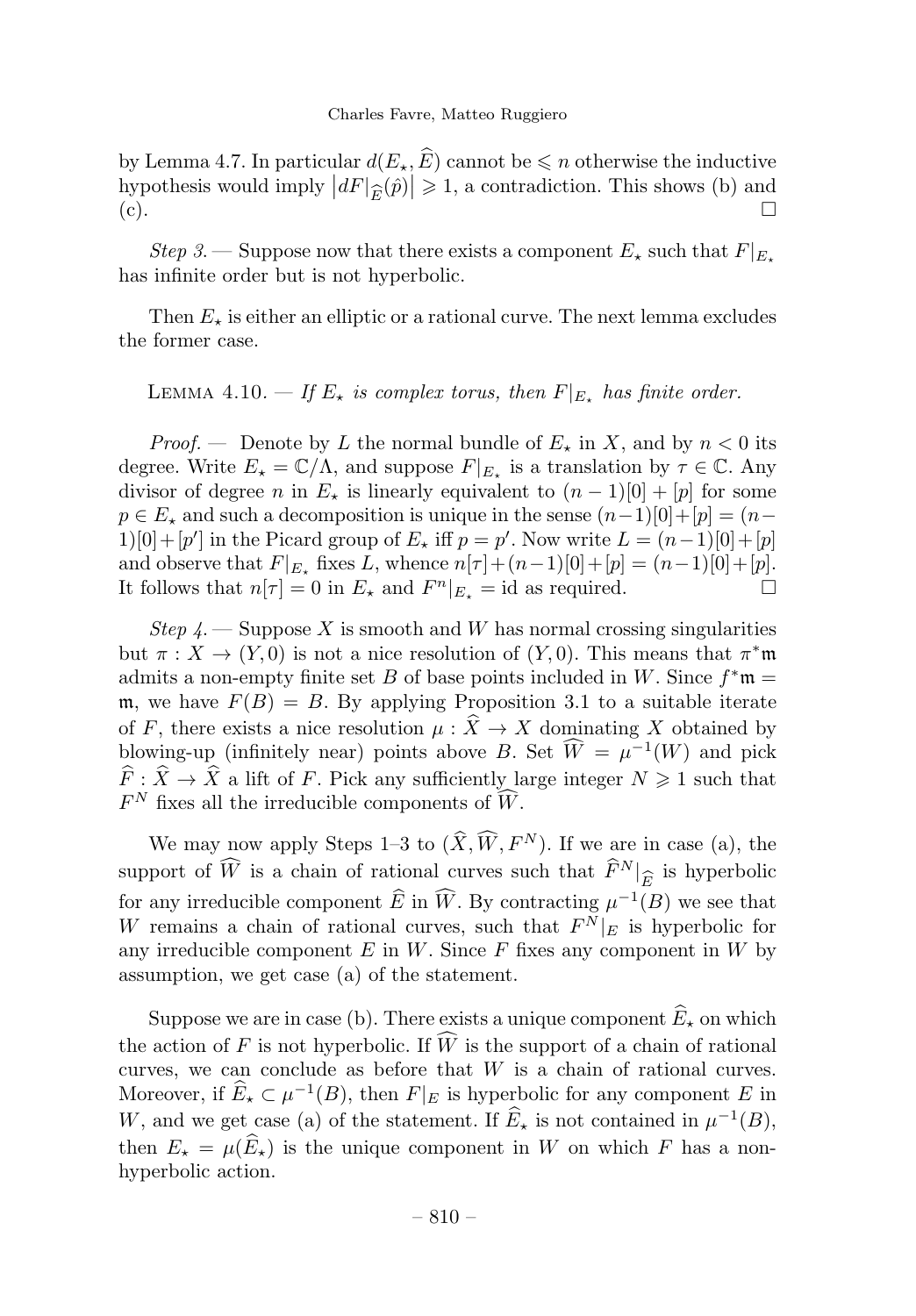Suppose W is not the support of a chain of rational curves. If  $E_{\star}$  is not contained in  $\mu^{-1}(B)$ , then  $\mu$  only contracts rational curves in the chains intersecting  $\widehat{E}_\star$ . We argue as before and conclude that W satisfies condition (b) of the statement.

If  $\widehat{E}_\star \subseteq \mu^{-1}(B),$  then  $\widehat{E}_\star$  is rational, and it intersects at least three components in  $W$ . Notice that  $W$  has simple normal crossings by assumption, and it is obtained by contracting some rational curves in  $W$ . We infer that W is in this case a chain of rational curves, with  $F|_E$  hyperbolic for any component  $E$  of  $W$ , hence case (a) of the statement.

Remark 4.11. – Suppose  $E_{\star}$  is a rational curve and  $F|_{E_{\star}}$  has infinite order but is not hyperbolic. Then  $F|_{E_{\tau}}$  is either a translation or a rotation of infinite order. It admits respectively one or two periodic points. It follows that in this case the closure of  $W \setminus E_{\star}$  is the union of at most two chains of rational curves, so that W itself is a chain of rational curves.

#### 4.3. Chains of negative rational curves

We shall call *negative rational curve* a smooth rational curve  $E$  in  $X$ such that  $E \cdot E \leq -2$ .

THEOREM  $4.12.$  - Suppose  $(X, W, F)$  is an admissible data, X is smooth, W has simple normal crossings, F fixes any irreducible component of W.

Then, up to equivalence of admissible data, we are in one of the following two situations.

- (i) The support of  $W$  is a chain of negative rational curves. The action of  $F|_E$  is hyperbolic for all irreducible components E of W, but at most one.
- (ii) There exists a component  $E_{\star}$  with  $E_{\star} \cdot E_{\star} \le -1$  such that  $F|_{E_{\star}}$  has finite order. In this case, the closure of  $W \setminus E_{\star}$  is a disjoint union of finitely many chains of negative rational curves, and  $F|_E$  is hyperbolic for any component E of W different from  $E_{\star}$ .

Notice that cases (i) and (ii) are not mutually exclusive. The case  $E_{\star}$ is rational,  $F|_{E_{\star}}$  has finite order, and the closure of  $W \setminus E_{\star}$  is the disjoint union of at most two chains of negative rational curves both satisfies (i) and (ii).

*Proof.* — Suppose first that W is a chain of rational curves. Since W can be contracted to a point, for any irreducible component  $E$  of  $W$  we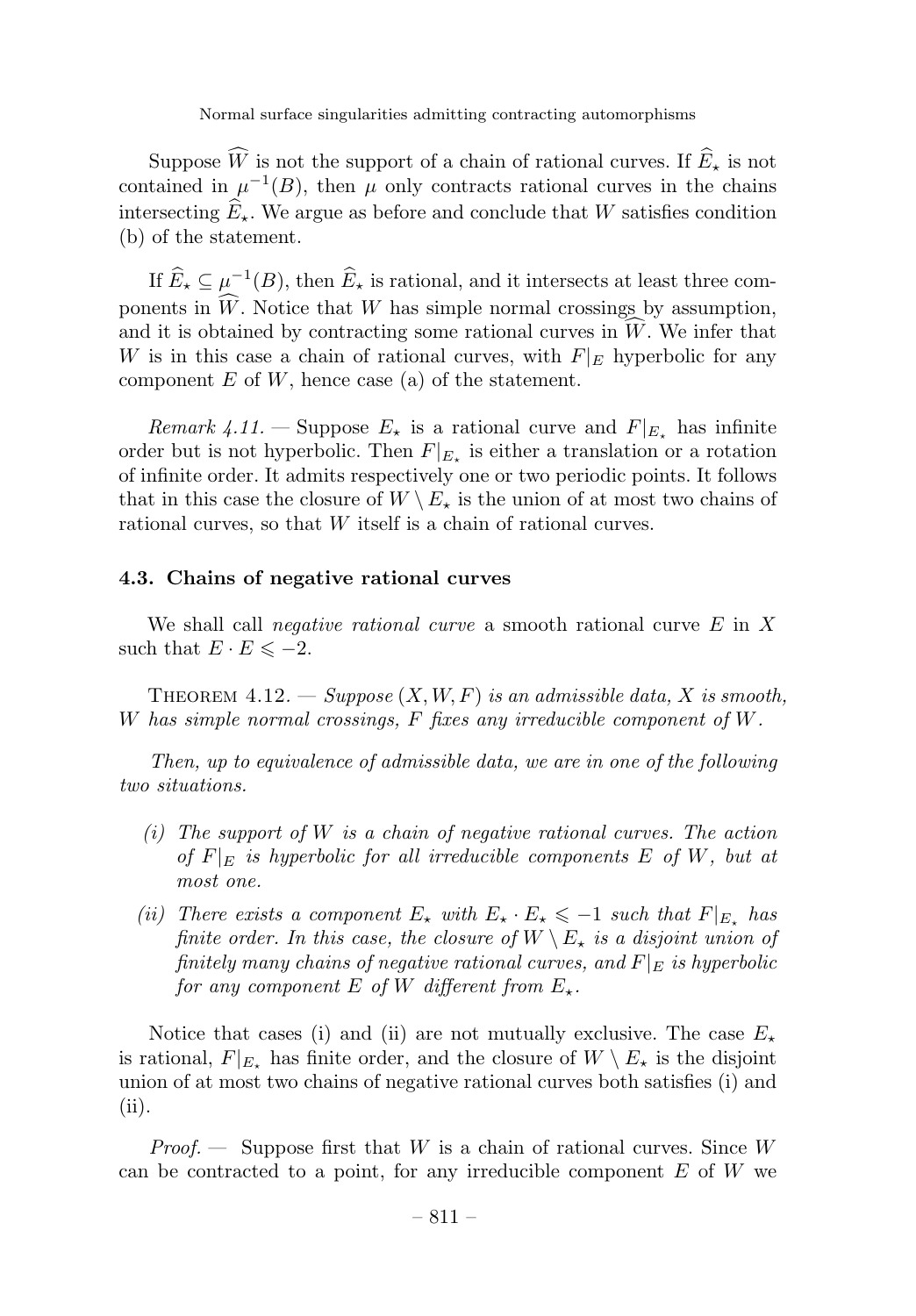have  $E \cdot E \le -1$ . If there exists E with  $E \cdot E = -1$ , we can contract this irreducible component and get a shorter chain of rational curves, that can still be contracted to a point. By induction on the length of the chain, we may suppose that  $W$  is a chain of negative rational curves. Theorem 4.4 then gives case (i) of the statement.

If  $W$  is not a chain of rational curves then we are in case (b) of Theorem 4.4 and there exists a unique component  $E_{\star}$  on which F is not hyperbolic. By Remark 4.11, we know in fact that  $F|_{E_+}$  has finite order. Let  $E_1, \ldots, E_n$ be a chain of rational curves in the closure fo  $W \setminus E_{\star}$ . Arguing as before, we can suppose that  $E_j \cdot E_j \le -2$  for any j. Since W can be contracted to a point, we infer  $E_j \cdot E_j \le -1$ . a point, we infer  $E_{\star} \cdot E_{\star} \leq -1$ .

#### 5. Hirzebruch-Jung singularities

In this section, we analyze in detail the dynamics of an automorphism in a neighborhood of a chain of rational curves.

#### 5.1. Dynamics on a chain of rational curves

Recall that any chain of negative rational curves can be contracted to a cyclic quotient singularity, also called Hirzebruch-Jung singularity. Any Hirzebruch-Jung singularity  $(Y, 0)$  is isomorphic to  $\mathbb{C}^2$  modulo the action of an automorphism of finite order of the form

$$
(z,w)\mapsto (\zeta z,\zeta^q w),
$$

where  $\zeta$  is a primitive m-th root of unity and m and q are coprime, see [2, chapter III.5].

We begin with the following observation.

PROPOSITION  $5.1$ .  $-$  Suppose we are given a chain of negative rational curves in a smooth surface X, and an automorphism  $F: X \to X$  that leaves the chain invariant.

Then one can contract all curves  $E_i$  to a Hirzebruch-Jung singularity  $(Y, 0)$  and F descends to an automorphism  $f : (Y, 0) \rightarrow (Y, 0)$ .

Furthermore, there exist a local analytic diffeomorphism  $f : (\mathbb{C}^2, 0) \to$  $(\mathbb{C}^2,0)$  and a linear automorphism  $\gamma$  of  $\mathbb{C}^2$  of finite order such that the quotient  $\mathbb{C}^2/\langle \gamma \rangle$  is isomorphic to Y, and f descends to an automorphism of Y that is analytically conjugated to f.

Proof. — Contract the chain of rational curves to a Hirzebruch-Jung singularity  $(Y, 0)$ . Since F is an automorphism and preserves  $\bigcup E_i$ , it induces an automorphism f on  $Y \setminus \{0\}$  which extends to the singularity by normality.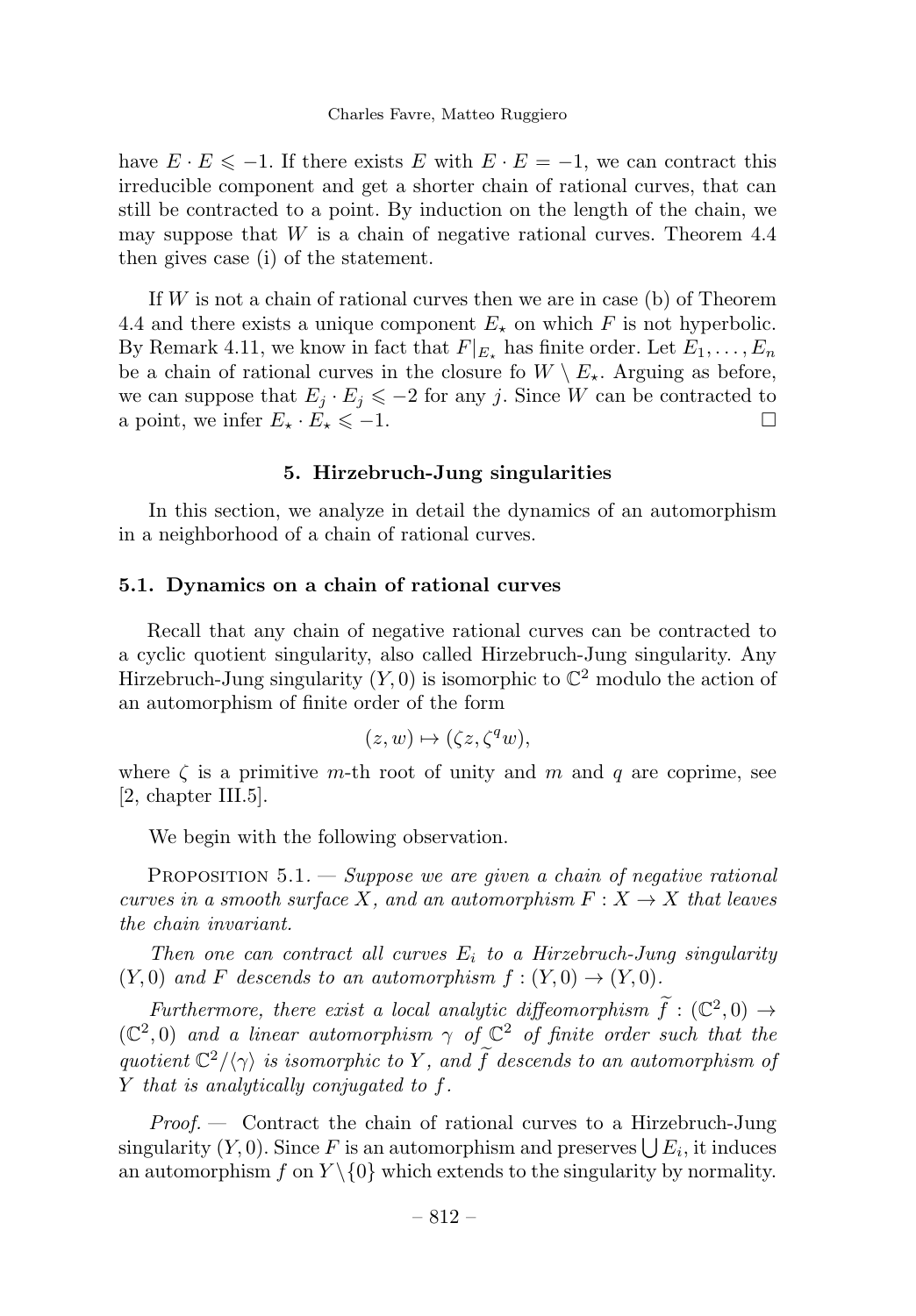Write  $(Y, 0)$  as a quotient of  $\mathbb{C}^2$  by a finite order automorphism. Restricting Y if necessary, we may assume that the natural projection  $\mu : (\mathbb{C}^2, 0) \to$  $(Y, 0)$  induces an unramified covering from  $B \setminus \{0\}$  onto  $Y \setminus \{0\}$  where B is a small ball centered at 0. Since  $B \setminus \{0\}$  is simply connected, it follows that  $f: (Y, 0) \to (Y, 0)$  lifts to  $f: B \setminus \{0\} \to B \setminus \{0\}$ . Finally f extends through 0 by Hartogs' Lemma.

#### 5.2. Local conjugacy along curves of fixed points

We shall also need the following refinement.

THEOREM 5.2. — Suppose  $(X, W, F)$  is an admissible data, X is smooth, W has simple normal crossings, and  $F: X \to X$  an automorphism.

Assume  $E_1, \ldots, E_n$  is a chain of negative rational curves in W such that  $F(E_i) = E_i$  and  $F|_{E_i}$  is hyperbolic for all i. Assume moreover that there exists a component  $E_{\star}$  in W fixed pointwise by F and intersecting transversely  $E_1$ .

Then one may contract  $\bigcup_i E_i$  to a Hirzebruch-Jung singularity  $(Y, 0)$ , and F induces an automorphism  $f:(Y,0) \to (Y,0)$ . Moreover, there exist coordinates  $(z, w) \in \mathbb{C}^2$ , a finite-order automorphism  $\gamma(z, w) = (\zeta z, \zeta^q w)$ with  $\zeta$  a primitive m-th root of unity, and  $gcd\{m, q\} = 1$  such that  $(Y, 0)$ is isomorphic to  $\mathbb{C}^2/\langle \gamma \rangle$ . And f lifts to a linear map  $(z, w) \mapsto (z, \alpha w)$  for some  $0 < |\alpha| < 1$ .

*Proof.* — By Proposition 5.1 there exists a linear automorphism  $\gamma(z, w) =$  $(\zeta z, \zeta^q w)$  such that  $\mathbb{C}^2/\langle \gamma \rangle$  is isomorphic to the Hirzebruch-Jung singularity  $(Y, 0)$  obtained by contracting the chain of negative rational curves  $E_1,\ldots,E_n$ . Moreover we can lift  $f:(Y,0)\to(Y,0)$  to an automorphism  $\hat{f}: (\mathbb{C}^2,0) \to (\mathbb{C}^2,0)$  such that  $\hat{f} \circ \gamma = \gamma^k \circ \hat{f}$  for a suitable  $k \in \mathbb{N}$  with  $gcd\{k,m\} = 1$ . Set  $\widetilde{E} = \mu^{-1}(\pi(E_{\star}))$ , where  $\mu$  is the canonical projection  $\mathbb{C}^2 \to \mathbb{C}^2/\langle \gamma \rangle$ , and  $\pi : X \to Y$  is the contraction map of  $E_1, \ldots, E_n$ .

Since  $E_{\star}$  is a curve of fixed point of F, we get that  $\widetilde{E}$  is a (possibly singular reducible) curve of fixed point of  $\hat{f}^m$ . Replacing  $\hat{f}$  by  $\gamma^l \circ \hat{f}$  for a suitable *l* if necessary, we can suppose that E is a curve of fixed point of f. It follows that 1 is an eigenvalue for  $df(0)$ . Take a point  $\widetilde{p} \in E \setminus \{0\}$ . Since  $\mu$  is an unramified covering outside 0 and  $\pi$  is a biholomorphism on  $E_{\star} \setminus \bigcup_j E_j$ , we infer det  $df(\tilde{p}) = \det dF(p) = \alpha$  with  $0 < |\alpha| < 1$ , and  $p = \pi^{-1}(\mu(\tilde{p}))$ . By letting  $\tilde{p}$  tend to 0, we get that the eigenvalues of  $df_0$  are 1 and  $\alpha$ . It follows that  $E$  is the central manifold of  $f$  at 0, and hence it is smooth. The condition  $\hat{f} \circ \gamma = \gamma^k \circ \hat{f}$  restricted to E implies  $k = 1$ . We denote by  $\hat{D}$  the stable manifold at 0, that is smooth and transverse to  $E$  at 0.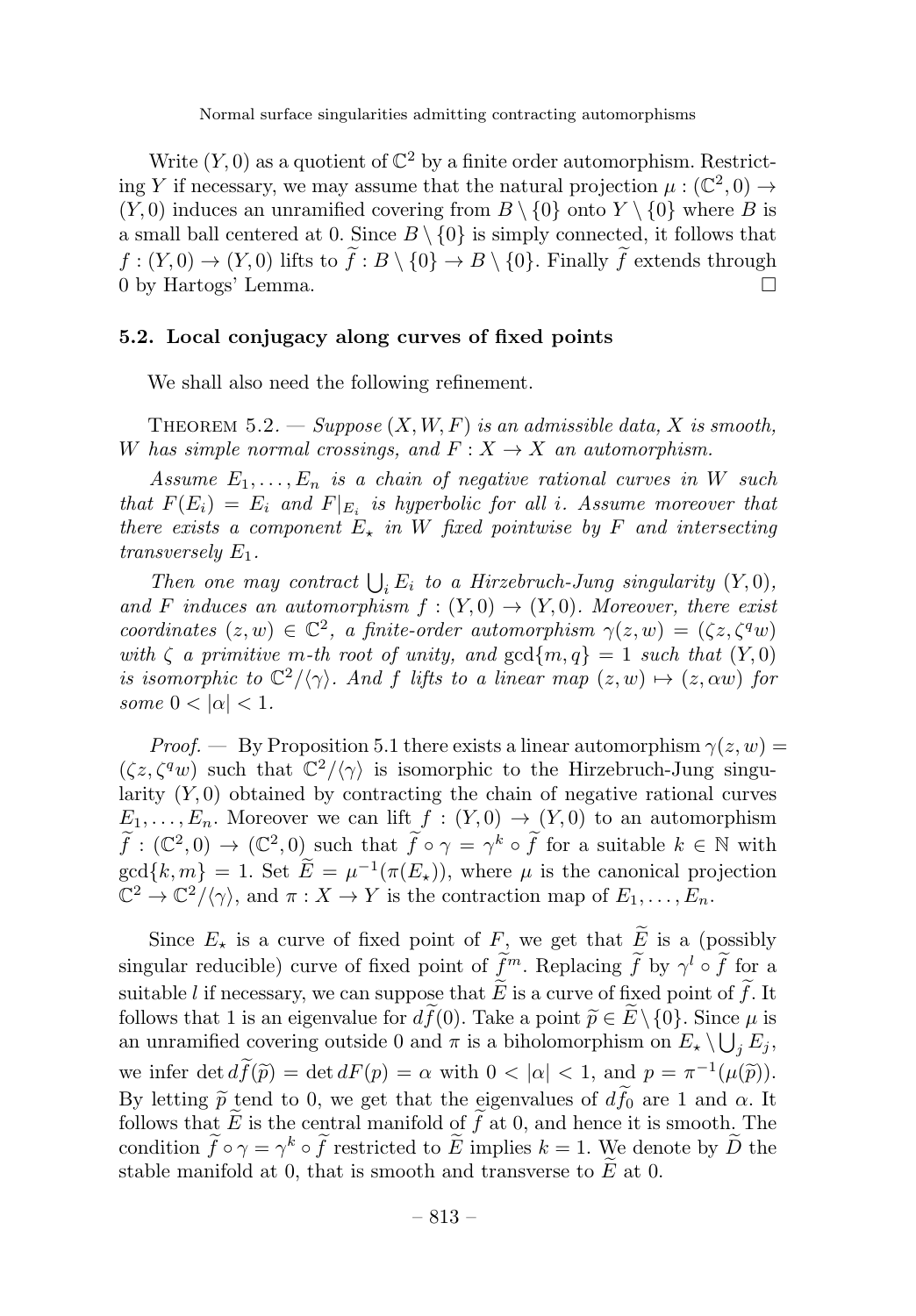#### Charles Favre, Matteo Ruggiero

Pick  $\phi, \psi \in \mathfrak{m}$  such that  $\widetilde{D} = {\phi(z, w) = 0}$  and  $\widetilde{E} = {\psi(z, w) = 0}$ . Denote by  $\phi_1 = az + bw$  (resp.,  $\psi_1$ ) the linear part of  $\phi$  (resp.,  $\psi$ ). Since  $\widetilde{D}$ is invariant by the action of  $\gamma$ , we infer that  $a\zeta z + b\zeta^q w$  is proportional to  $az + bw$ . If  $q \neq 1$ , we deduce that either  $a = 0$  or  $b = 0$ . If  $q = 1$ , then  $\gamma$  is a homothety, and we can suppose  $a = 0$  or  $b = 0$  up to a linear change of coordinates. We can argue analogously for  $E$ . It follows that we can assume  $\phi_1 = z$  and  $\psi_1 = w$ .

By a direct computation, we get  $\phi \circ \gamma = \zeta \phi$  and  $\psi \circ \gamma = \zeta^q \psi$ . Then  $\Phi(z, w)=(\phi(z, w), \psi(z, w))$  defines an automorphism on  $(\mathbb{C}^2, 0)$  such that  $\Phi \circ \gamma = \gamma \circ \Phi$ . After conjugating by  $\Phi$ , we get  $\widetilde{E} = \{z = 0\}$ ,  $\widetilde{D} = \{w = 0\}$ , and  $\gamma(z, w) = (\zeta z, \zeta^q w)$ .

The stable manifolds at any point  $\widetilde{p} \in \widetilde{E}$  defines a  $\gamma$ -invariant holomorphic foliation  $\widetilde{\mathcal{F}}$ . Up to a  $\gamma$ -equivariant change of coordinates, we can then suppose that  $\mathcal F$  is given by  $\{z = \text{const}\}\.$  In these coordinates,  $f$  is given by

$$
\widetilde{f}(z,w) = (z, \alpha w(1 + \varepsilon(z,w))),
$$

where w divides  $\varepsilon(z, w)$ . Since f is  $\gamma$ -invariant, we infer  $\varepsilon \circ \gamma = \varepsilon$ . For any z, Koenig's theorem (see for example [16, section 6.1]) produces a holomorphic invertible germ  $\eta_z : (\mathbb{C},0) \to (\mathbb{C},0)$  that conjugates  $w \circ f(z,w)$  to  $w \mapsto \alpha w$ . The change of coordinates  $\eta_z$  is given by

$$
\eta_z(w) := \eta(z, w) := w \prod_{n=0}^{\infty} (1 + \varepsilon \circ \widetilde{f}^n(z, w)),
$$

so that

$$
\eta \circ \gamma(z, w) = \zeta^q w \prod_{n=0}^{\infty} (1 + \varepsilon \circ \widetilde{f}^n \circ \gamma(z, w)) = \zeta^q w \prod_{n=0}^{\infty} (1 + \varepsilon \circ \widetilde{f}^n(z, w)) = \zeta^q \eta(z, w).
$$

We conclude by conjugating  $\tilde{f}$  by the map  $(z, w) \mapsto (z, \eta_z(w))$ , that is  $\gamma$ -<br>invariant. invariant.

#### 6. Orbifold Structures

In this section, we recall some properties of orbifold structures on compact Riemann surfaces and the notion of orbibundle. References include [32] or [30, 8] where orbifolds are referred to as V -manifolds.

#### 6.1. Orbifolds

An orbifold structure on a Riemann surface  $S$  is the data of a finite collection of points  $\sum m_i p_i$  with multiplicities  $m_i \in \mathbb{N}^*$ . The multiplicity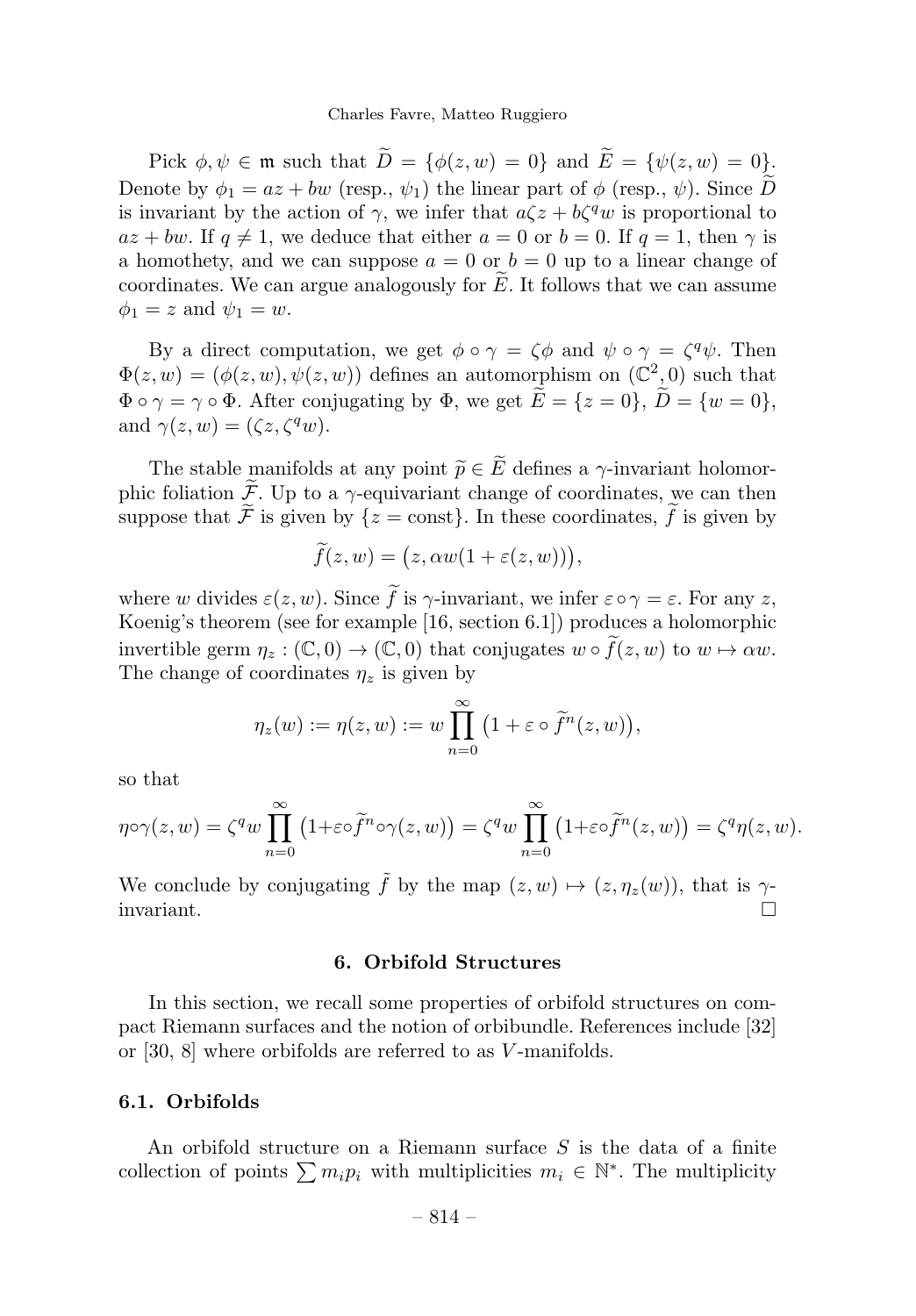mult(p) of any point p in S is defined to be  $m_i$  if  $p = p_i$  and 1 otherwise. To simplify we shall talk about orbifold in place of orbifold structure on a compact Riemann surface.

An orbifold chart at a point p with multiplicity  $n$  is an effective holomorphic action of  $\mathbb{Z}/n\mathbb{Z}$  on the unit disk  $\mathbb D$  fixing only the origin, and a holomorphic map of  $\mathbb D$  to a neighborhood U of p in S that factors through  $\mathbb{D}/(\mathbb{Z}/n\mathbb{Z})$  as an isomorphism.

Example 6.1. – Pick any coprime integers  $p, q \geq 1$ . The weighted projective space  $\mathbb{P}^1(p,q)$  is defined as the quotient of  $\mathbb{C}^2 \setminus \{(0,0)\}\)$  modulo the action of  $\mathbb{C}^*$  given by  $t \cdot (x, y) = (t^p x, t^q y)$ . The chart  $\{x = 1\}$  is isomorphic to  $\mathbb{C}/\langle \zeta_p^q \rangle$  for a primitive p-th root of unity  $\zeta_p$ , whereas the chart  $\{y = 1\}$ can be analogously identified to  $\mathbb{C}/\langle \zeta_q^p \rangle$ . It follows that  $\mathbb{P}^1(p,q)$  is diffeomorphic to the Riemann sphere, and carries a natural orbifold structure where  $mult([x:y]) = 1$  if  $xy \neq 0$ ,  $mult([1:0]) = p$  and  $mult([0:1]) = q$ .

An orbifold map  $\bar{f}$  :  $(S, n) \to (S', n')$  is the data of a holomorphic map  $f : S \to S'$  that lifts locally to orbifold charts. In other words, it is a holomorphic map f such that  $mult(p) deg(f, p)$  is a multiple of  $mult(f(p))$ for any  $p \in S$ . When equality holds  $mult(p) \deg(f, p) = mult(f(p))$  for all p, then the orbifold map is said to be unramified. An orbifold covering map is an orbifold map that is proper and unramified.

Write Aff for the group of affine transformations of the complex plane, and H for the upper-half plane. Observe that any discrete group of Aff (resp.  $PSL(2,\mathbb{R})$ ) acting properly discontinuously on  $\mathbb{C}$  (resp. on  $\mathbb{H}$ ) defines a natural orbifold structure on the quotient space  $\mathbb{C}/G$  (resp.  $\mathbb{H}/G$ ). The multiplicity of a given point is then equal to the order of the isotropy group of one (or any) of its preimages in  $\mathbb C$  (resp. in  $\mathbb H$ ).

THEOREM  $6.2.$  - Suppose S is an orbifold whose underlying topological space is compact. Then we are in one of the following four (exclusive) situations:

- (a) S is a weighted projective space;
- (b) there exists a finite group G of  $PGL(2,\mathbb{C})$  such that S is isomorphic to  $\mathbb{P}^1/G$ :
- (c) there exists a discrete subgroup G of  $Aff(\mathbb{C})$  acting cocompactly on  $\mathbb C$ such that S is isomorphic to  $\mathbb{C}/G$ ;
- (d) there exists a discrete subgroup G of  $PSL(2, \mathbb{R})$  acting cocompactly on  $\mathbb H$  such that S is isomorphic to  $\mathbb H/G$ .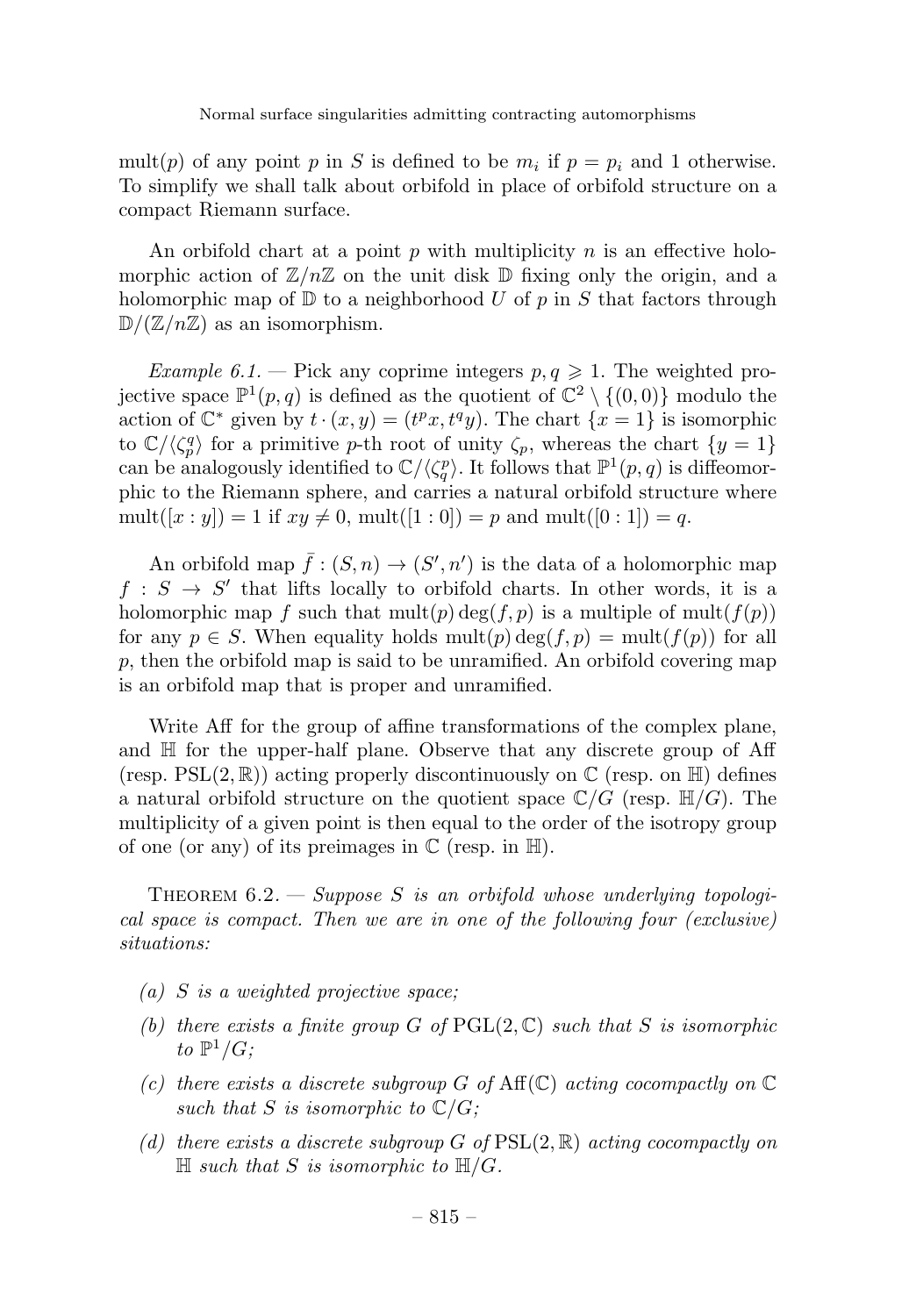We refer to [32, Theorems 2.3 and 2.4] for proofs, see also [8, Theorems 1.1 and 1.2]. It is of common use to say that an orbifold is good when it falls in one of the three cases (b–d).

By Selberg's lemma any finitely generated subgroup of  $GL(n, \mathbb{C})$  admits a normal torsion-free subgroup, see [33, Lemma 8] or [3, 7] for  $n = 2$ . It follows that any good orbifold admits a finite orbifold covering by a genuine Riemann surface (i.e. an orbifold with  $mult(p) = 1$  for all p).

COROLLARY  $6.3.$  - Suppose S is a compact good orbifold. Then there exists a compact Riemann surface  $\widetilde{S}$  and a finite subgroup  $\widetilde{G}$  of  $\text{Aut}(\widetilde{S})$  such that S is isomorphic to  $\widetilde{S}/G$ .

We refer to [32, Theorem 2.5] for a proof.

#### 6.2. Orbibundles

An orbibundle on an orbifold  $S$  is a complex analytic space  $L$  equipped with a map  $\pi: L \to S$  such that for any  $p \in S$  of multiplicity  $m \geq 1$  there exists an integer q, a primitive m-th root of unity  $\zeta$ , and a neighborhood U of p in S such that  $\mathbb{D} \to \mathbb{D}/\langle \zeta z \rangle \simeq U$  is an orbifold chart, and there exists an analytic isomorphism  $\pi^{-1}(U) \simeq \mathbb{D} \times \mathbb{C}$  mod  $(\zeta z, \zeta^q w)$  such that the diagram commutes:

$$
(z, w) \in \mathbb{D} \times \mathbb{C} \xrightarrow{\text{mod } (\zeta z, \zeta^q w)} \pi^{-1}(U)
$$
  

$$
\downarrow \qquad \qquad \downarrow
$$
  

$$
z \in \mathbb{D} \xrightarrow{\text{mod } (\zeta z)} U
$$

Coordinates  $(z, w)$  on  $\mathbb{D} \times \mathbb{C}$  as above are called an orbifold trivialization of the orbibundle at p.

Orbibundles are also known as line V -bundles, see e.g. [30].

Observe that  $L$  may have (cyclic quotient) singularities whereas  $S$  is always smooth. In other words, an orbifold line bundle needs not be a locally trivial fibration over an orbifold point.

Pick  $L \to S$  any line bundle on a compact Riemann surface, and suppose G is a finite group acting linearly on L. This means that G acts by linear transformations on the fibers. One may then form the quotient space  $L/G$ , and one checks that this space has a natural structure of orbibundle over the orbifold  $S/G$ . Conversely, one has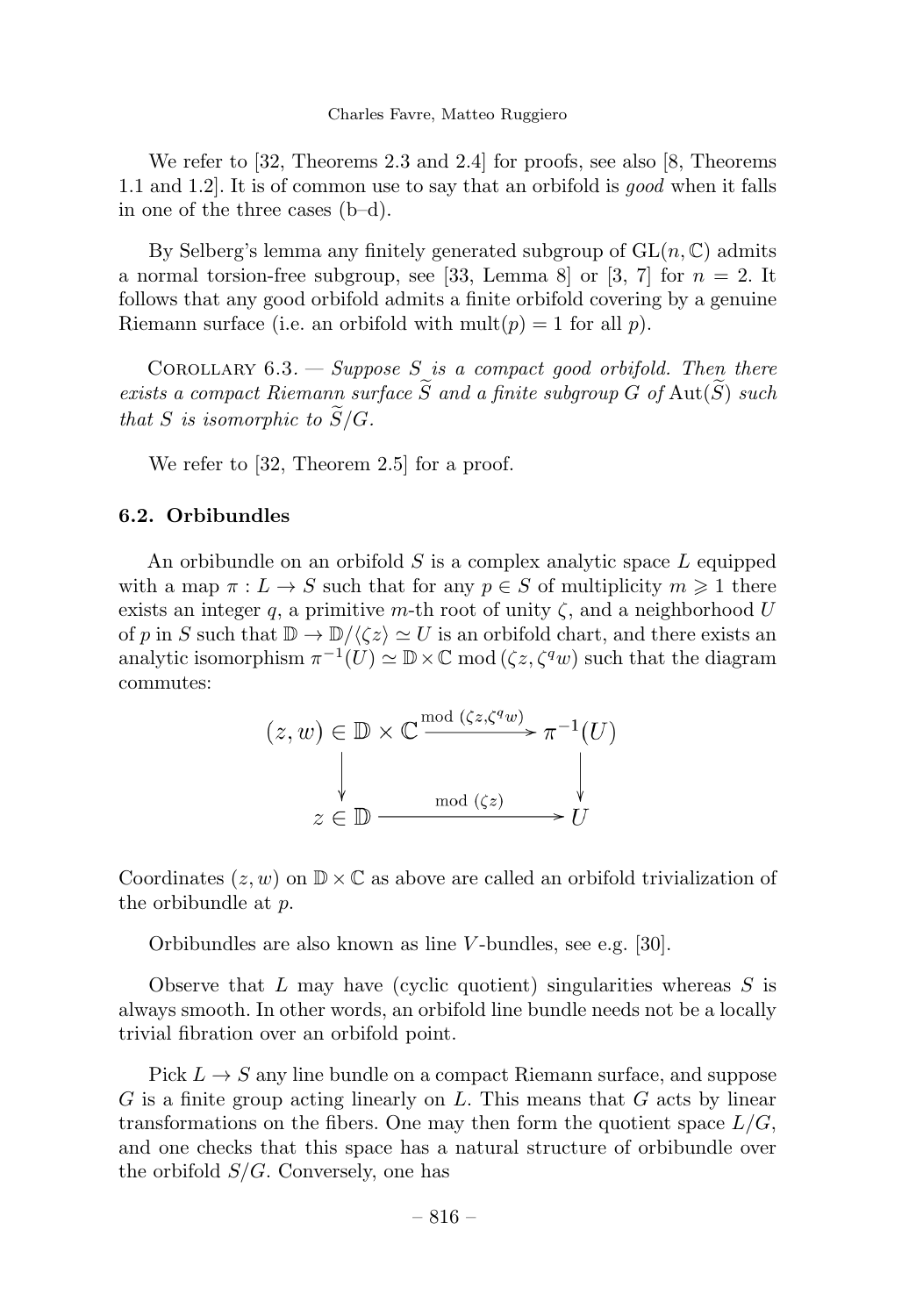THEOREM 6.4. — Let  $L \rightarrow S$  be any orbibundle on a compact good orbifold.

Then there exists a holomorphic line bundle  $L' \rightarrow S'$  over a (genuine) compact Riemann surface  $S'$  and a finite group  $G$  acting linearly on  $L'$  such that  $L$  is isomorphic to  $L'$  quotiented by the action of  $G$ .

We refer to [8, Theorem 1.3] and [28, Section 2] and references therein.

#### 7. The Main Theorem

In this section we prove a more precise version of Theorem A classifying contracting automorphisms of a complex normal surface singularity. Before stating our main result precisely we describe some examples.

Example 7.1. – Pick any two coprime integers  $m, q \geq 1$ , and  $\zeta$  a primitive m-th root of unity. Denote by  $\gamma$  the automorphism of  $\mathbb{C}^2$  of order m defined by  $\gamma(z, w) = (\zeta z, \zeta^q w)$ . Suppose  $\hat{f}$  is an automorphism of  $\mathbb{C}^2$  of one of the following forms:

(a) 
$$
f(z, w) = (\alpha z, \beta w)
$$
, with  $\alpha, \beta \in \mathbb{C}$ ,  $0 < |\beta| \le |\alpha| < 1$ ;

(b) 
$$
\hat{f}(z, w) = (\alpha z, \alpha^u w + z^u)
$$
, with  $0 < |\alpha| < 1$ ,  $u \in \mathbb{N}^*$  and  $q \equiv u \mod m$ ;

(c) 
$$
\tilde{f}(z, w) = (\beta w, \alpha z)
$$
, with  $\alpha, \beta \in \mathbb{C}$ ,  $0 < |\alpha \beta| < 1$ , and  $q^2 \equiv 1 \mod m$ .

The automorphism  $f$  then descends to a contracting automorphism of the Hirzebruch-Jung singularity  $(Y, 0) = (\mathbb{C}^2, 0) / \langle \gamma \rangle$ .

Example 7.2. — Let  $L \rightarrow S$  be a holomorphic line bundle of negative degree on a Riemann surface, and denote by  $F_{\alpha}: L \to L$  the bundle map such that the restriction of  $F_{\alpha}$  to each fiber is conjugated to  $w \mapsto \alpha w$ for some  $|\alpha|$  < 1. The contraction of the zero section of L gives rise to a normal cone singularity  $(Y, 0)$ , and  $F_{\alpha}$  induces a contracting automorphism  $f:(Y,0)\to(Y,0)$  since  $|\alpha|<1$ .

Observe that Y is the normalization of the affine space Spec  $(\bigoplus_{n\geqslant 0} H^0(Y,L^{\otimes -n})$ . It is thus endowed with a natural proper  $\mathbb{C}^*$ action, and f belongs to the flow induced by this action.

Example 7.3. — Let  $L \rightarrow S$  be a holomorphic line bundle of negative degree on a Riemann surface, and choose  $\phi : S \to S$  an automorphism of finite order such that  $\phi^*L$  is isomorphic to L. Fix such a bundle isomorphism  $\Phi: L \to \phi^*L$ . The composite map F on the total space of L described in the following commutative diagram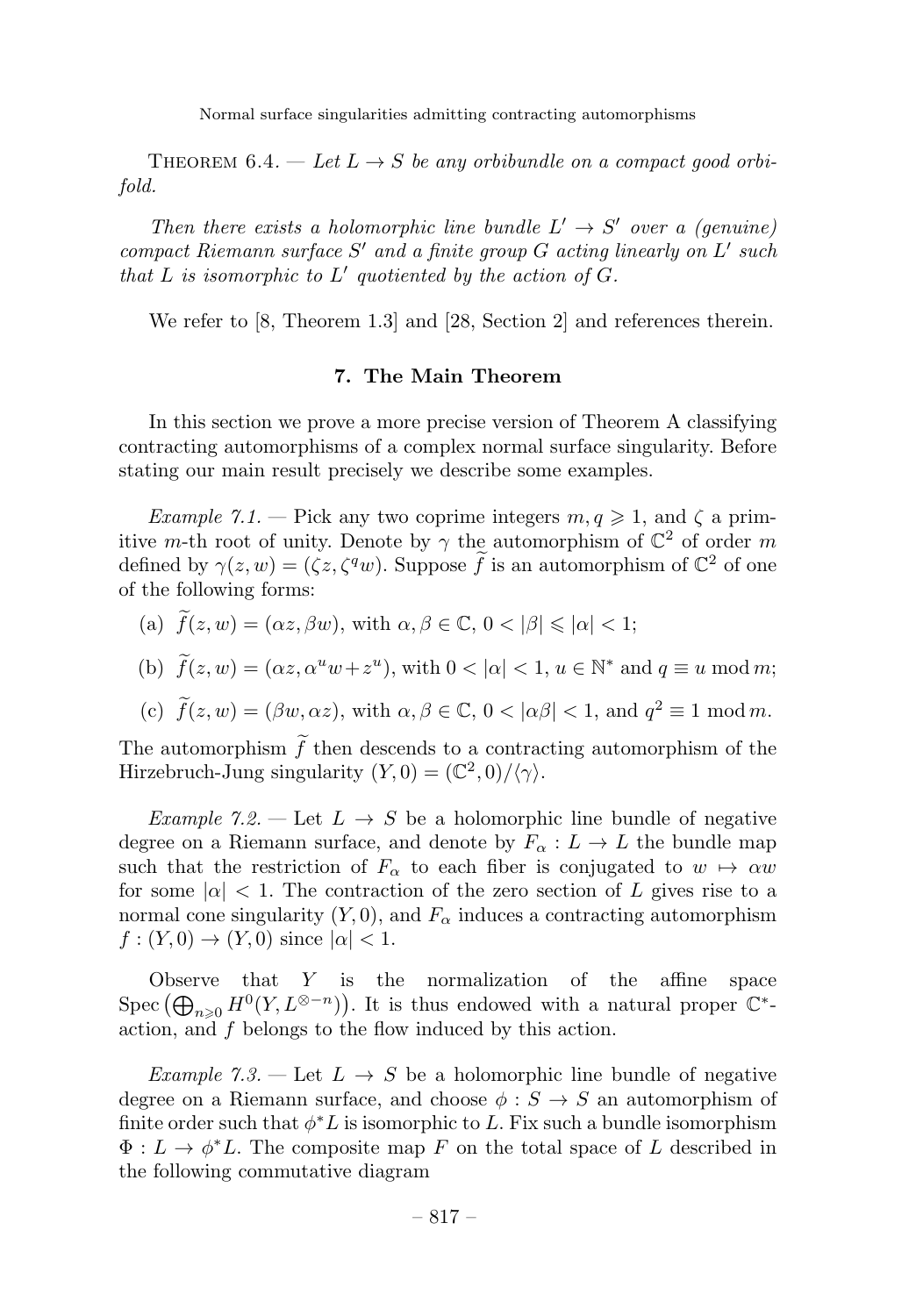Charles Favre, Matteo Ruggiero



descends to  $(Y, 0)$  and induces a contracting automorphism if  $|\alpha|$  is sufficiently small.

Example 7.4.  $\frac{1}{2}$  In the same situation as in the previous example, suppose moreover that we are given a finite group  $G$  acting by automorphisms on  $S$  and linearly on  $L$ , whose action commutes with  $F$ . Then  $F$  descends to the quotient space  $Y/G$  as a contracting automorphism. The singularity  $Y/G$  is again weighted homogeneous since it carries a proper  $\mathbb{C}^*$ -action (see  $[24]$ ).

Observe that  $L/G \to S/G$  is an orbibundle. Conversely by Theorem 6.4 any orbi-bundle  $L' \rightarrow S'$  of negative degree on a good orbifold arises as a quotient of a genuine holomorphic line bundle. In particular, one may contract the zero section of  $L'$  to a weighted singularity. Since  $L'$  carries a natural proper C∗-action, this singularity also supports contracting automorphisms.

THEOREM 7.5.  $-$  Any contracting automorphism of a complex normal surface singularity is obtained by one of the constructions explained in Examples 7.1 or 7.4 above.

Observe that the action of  $F_{\alpha}$  in Example 7.2 belongs to the flow induced by the  $\mathbb{C}^*$ -action in the singularity  $(Y, 0)$ . The same holds for a suitable iterate  $F^N$  of F in Examples 7.3 and 7.4. In particular, Theorem 7.5 implies Theorem A.

*Proof.*  $\longrightarrow$  Start with Y a complex surface having a (unique) isolated normal singularity at 0, and  $f: Y \to Y$  an automorphism fixing 0 such that  $f(Y)$  is relatively compact in Y and  $\bigcap_{n=0}^{\infty} f^n(Y) = \{0\}$ . We fix a resolution of singularities  $\pi : X \to Y$ , such that  $W := \pi^{-1}(0)$  has simple normal crossings and f lifts to a holomorphic map  $F: X \to X$ . The existence of such  $\pi$  is guaranteed by Proposition 3.1.

Apply Theorem 4.12 (to an iterate  $F<sup>N</sup>$  that fixes any irreducible component of  $W$ ). Up to equivalence of admissible data, we have two possibilities.

Case 1. – The exceptional locus W is a chain of rational curves. By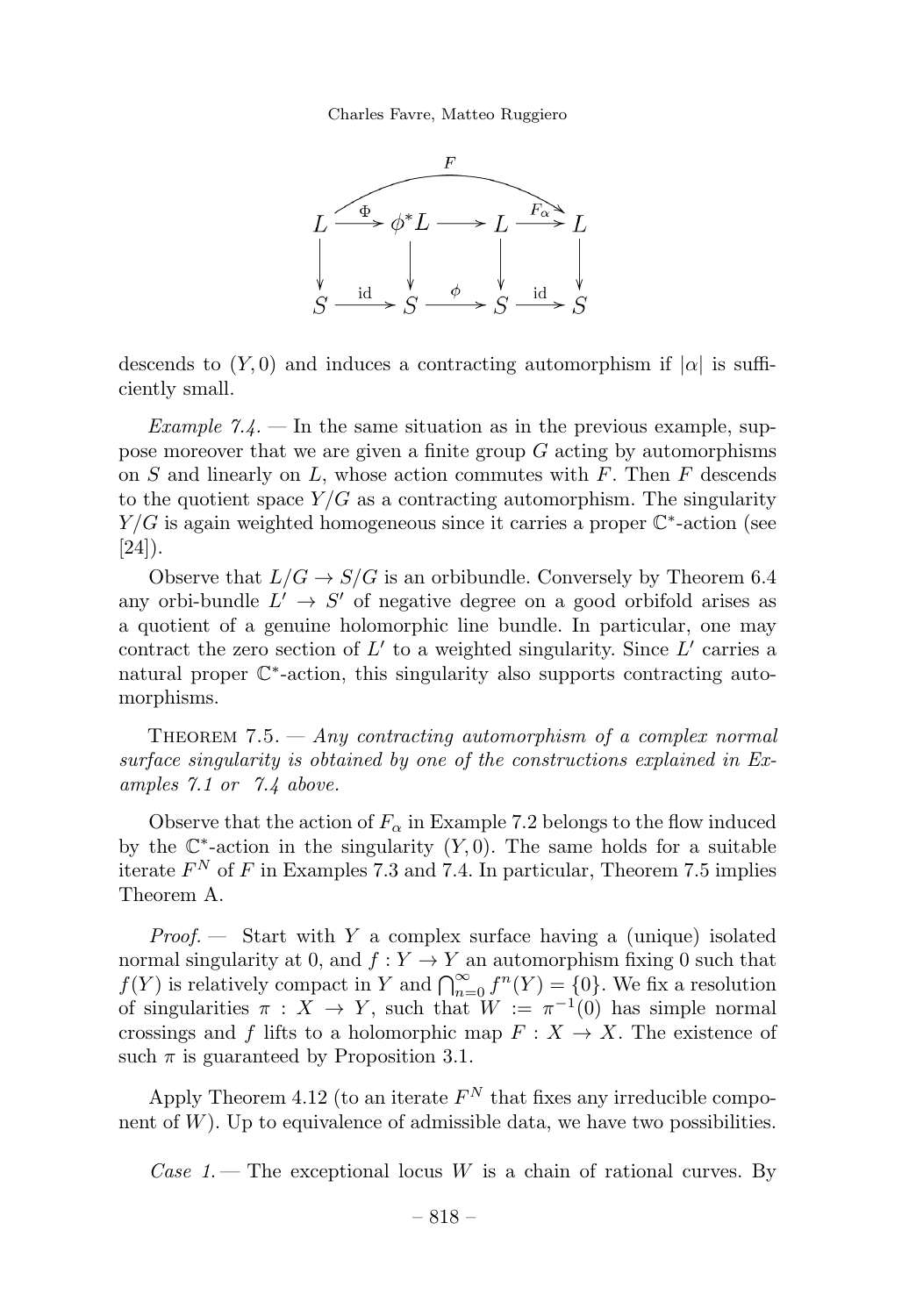Proposition 5.1  $(Y,0)$  is isomorphic to  $(\mathbb{C}^2,0)/\langle \gamma \rangle$  for some automorphism  $\gamma$ of finite order. Denote by  $\mu : (\mathbb{C}^2, 0) \to (Y, 0)$  the natural projection. Then f lifts to a local automorphism  $\hat{f} : (\mathbb{C}^2, 0) \to (\mathbb{C}^2, 0)$  such that  $\mu \circ \hat{f} = f \circ \mu$  and  $f \circ \gamma = \gamma^k \circ f$  for a suitable  $k \in \mathbb{N}$ . Observe that for any open neighborhood U of the origin,  $\hat{f}^N(U)$  is relatively compact in U for N sufficiently large, hence  $f$  is a contracting automorphism. We now conclude in this case by giving the classification of those attracting germs commuting with the group generated by  $\gamma$ .

PROPOSITION 7.6. — Let  $\gamma : (\mathbb{C}^2, 0) \to (\mathbb{C}^2, 0)$  be an automorphism of finite order, and  $f : (\mathbb{C}^2, 0) \to (\mathbb{C}^2, 0)$  be a contracting automorphism satisfying  $\widehat{f} \circ \gamma = \gamma^k \circ f$  for some  $k \in \mathbb{N}$ . Then in suitable holomorphic coordinates we are in the situation of Example 7.1.

*Proof.* — By a Theorem of Cartan we may suppose  $\gamma$  is linear, and write it under the form  $\gamma(x, y) = (\zeta x, \zeta^q y)$ , where  $\zeta$  is a primitive m-th root of unity  $(m \ge 2)$ , and  $gcd{m, q} = 1$ . Observe that we may choose k and m coprime. If we write

$$
d\widetilde{f}(0)=\left(\begin{array}{cc}a&b\\c&d\end{array}\right)
$$

then a direct computation shows

$$
d\widetilde{f}(0) \circ \gamma = \begin{pmatrix} \zeta a & \zeta^q b \\ \zeta c & \zeta^q d \end{pmatrix} \text{ and } \gamma^k \circ d\widetilde{f}(0) = \begin{pmatrix} \zeta^k a & \zeta^k b \\ \zeta^{qk} c & \zeta^{qk} d \end{pmatrix},
$$

and since  $df(0) \circ \gamma = \gamma^k \circ df(0)$  we infer that

- (a) either  $k \equiv q \equiv 1 \mod m$ ;
- (b) or  $k \equiv 1 \mod m$ ,  $q \not\equiv 1 \mod m$ , and  $b = c = 0$ ;
- (c) or  $k \not\equiv 1 \mod m$ ,  $k \equiv q \mod m$ ,  $q^2 \equiv 1 \mod m$ , and  $a = d = 0$ .

In cases (a) and (b) we have  $k \equiv 1 \mod m$ , so that we can directly use Theorem A.2. In case  $(c)$ , the eigenvalues of  $df(0)$  are opposite, hence there is no resonance, and the Poincaré-Dulac normal form is linear. By Remark A.3 f can be conjugated to a linear map  $(\alpha w, \beta z)$  by a change of coordinates that preserves the cyclic group generated by  $\gamma$ . This concludes the proof.  $\Box$ 

Case 2. — Suppose W is not a chain of rational curves. By Theorem 4.12, there exists an irreducible component  $E_{\star}$  of W such that  $F|_{E_{\star}}$  has finite order, and the closure of  $W \setminus E_{\star}$  is a finite number of chains of negative rational curves.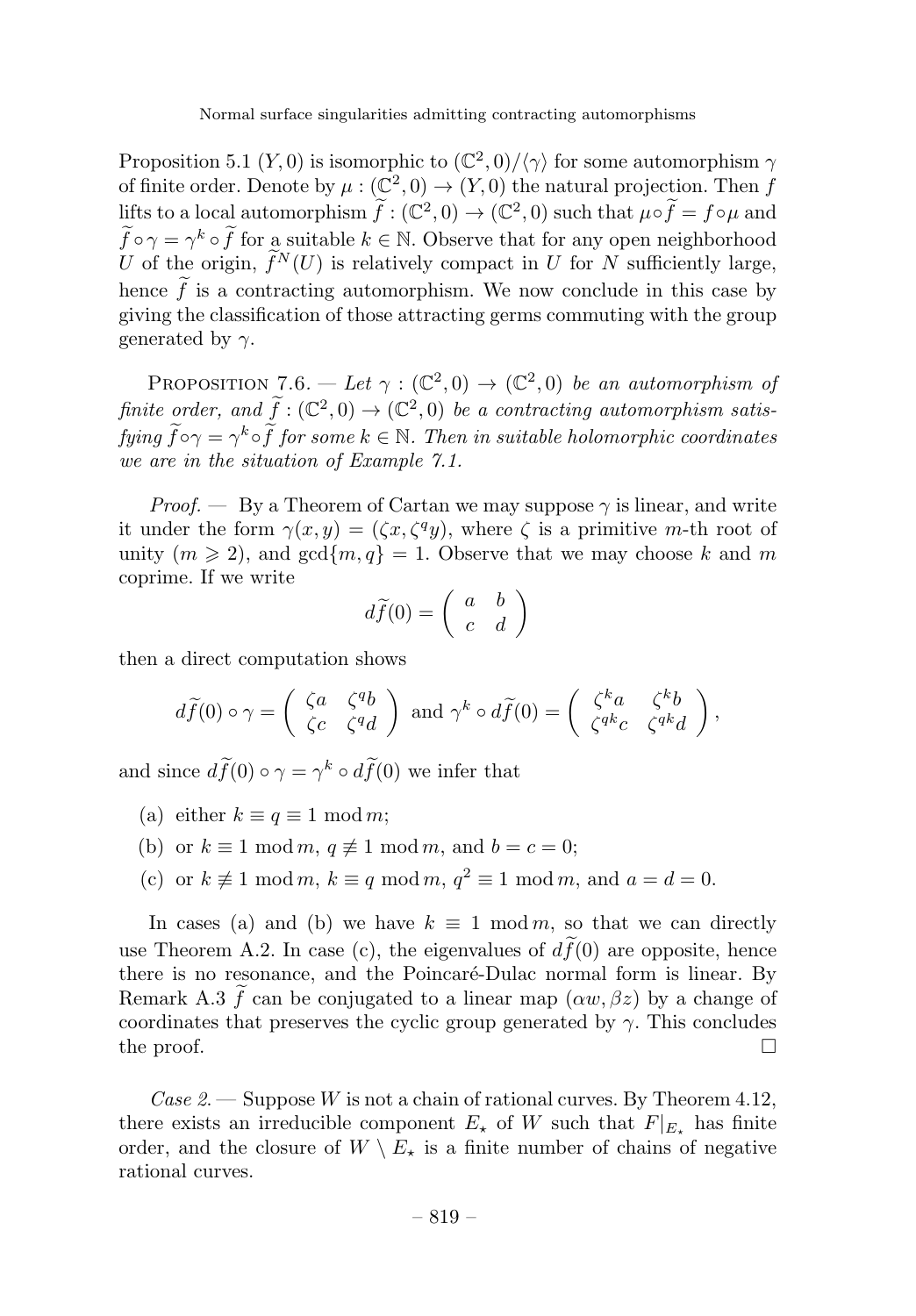We assume first that  $F|_{E_+} = id$ .

By contracting all chains of rational curves, we obtain an admissible data  $(X', E'_{\star}, F')$ , where  $F'|_{E'_{\star}} = id$ . Observe that X' now admits (Hirzebruch-Jung) singularities  $p_1, \ldots, p_r \in E'$  each of which is an image of a contracted chain.

To understand the local situation at a point  $p \in E'_{\star}$  we apply Theorem 5.2.

- (a) If  $p \neq p_j$  for all j, then X' is smooth at p and there is neighborhood  $V_p$  of p in X' and an analytic diffeomorphism  $\Phi_p : \mathbb{D} \times \mathbb{D} \to V_p$ sending  $\{w = 0\}$  to  $E'_{\star}$  and conjugating  $F'$  to  $(z, w) \mapsto (z, \alpha w)$  for some  $|\alpha| < 1$ .
- (b) When  $p = p_i$  is a cyclic quotient singularity, we may find a neighborhood  $V_p$  of p and a finite Galois cover  $\Phi_p : \mathbb{D} \times \mathbb{D} \to V_p$  with Galois group generated by  $(z, w) \mapsto (\zeta_j z, \zeta_j^{q_j} w)$  with  $\zeta_j$  a primitive  $m_j$ -th root of unity, and  $q_j$  prime with  $m_j$ . In this situation  $E'_{\star}$  is the image under the natural projection map of  $\{w = 0\}$  and as before F' lifts to an automorphism  $(z, w) \mapsto (z, \alpha w)$  for some  $|\alpha| < 1$ .

We may (and shall) assume that for any  $p \neq q$  the intersection  $V_p \cap V_q \cap E'_*$ is simply connected and does not contain any of the points  $p_j$ . It follows that the map  $\Phi_q^{-1} \circ \Phi_p$  is always well defined in a neighborhood of  $\Phi_p^{-1}(V_p \cap$  $V_q \cap E'_\star$ ) and is unique up to a (pre- or post-)composition by a finite order linear automorphism.

We also observe that in both cases the foliation induced by  $\{z = \text{const}\}\$ is intrinsically defined, since it coincides with the stable foliation of  $F$ , and leaves are stable complex curves of points lying in  $E'_{\star}$ . It follows that the transition map  $\Phi_q \circ \Phi_n^{-1}$  for any two points  $p \neq q$  can be written under the form  $\Phi_q^{-1} \circ \Phi_p(z, w) = (\Phi_{q,p}(z), \star)$ . Since the restriction of this map to any vertical line  $\{z = \text{const}\}\)$  commutes with  $w \mapsto \alpha w$  we actually get

$$
\Phi_q^{-1} \circ \Phi_p(z, w) = (\Phi_{q,p}(z), H_{q,p}(z) \cdot w) , \qquad (7.1)
$$

for some nowhere vanishing holomorphic map  $H_{q,p}$ .

To interpret geometrically what is going on, we note that  $E'_{\star}$  is smooth, and we endow it with the orbifold structure such that  $mult(p) = m<sub>j</sub>$  if  $p = p_j$  as in the discussion (b) above, and mult $(p) = 1$  otherwise. We may then construct an analytic space L by patching together  $\{(V_p \cap E'_\star) \times \mathbb{C}\}\)$  for all  $p \in E'$  using the transition maps given by (7.1). The natural projection map  $L \to E'$ , makes L into an orbibundle and we have a natural embedding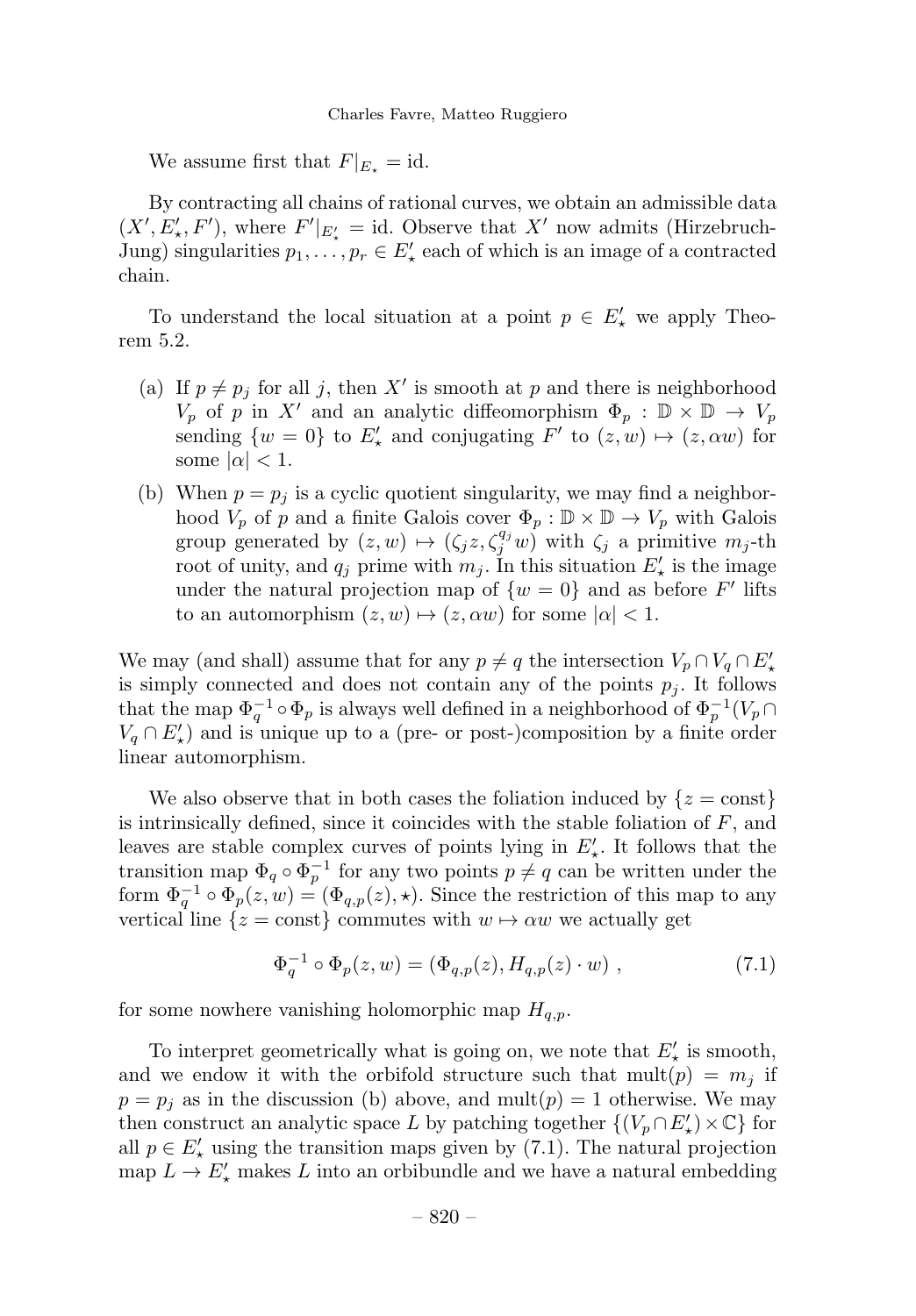$X' \to L$  such that  $E'_{\star}$  appears as the zero section of the orbibundle. By construction  $F'$  acts linearly on each fiber of  $L$ .

We now claim that the orbifold structure on  $E'_{\star}$  is good. Indeed if this is not the case, then  $E'_{\star}$  is a rational curve with one or two multiple points and it follows that  $(Y, 0)$  admits a resolution of singularities such that the exceptional divisor is a chain of rational curves. We thus fall into Case (1) which has been already treated.

Since  $E'_{\star}$  is a good orbifold, the orbibundle  $L \to E'_{\star}$  is a global quotient of a genuine holomorphic line bundle on a compact Riemann surface by a finite group acting linearly on the fiber, see Theorem 6.4. Observe that  $F'$ lifts to the line bundle since it acts linearly on the fibers of  $L$ , so that we are in the situation of the Example 7.4.

Finally we go back to the original setting, and suppose  $F|_E$  is not necessarily the identity but has finite order equal to  $N \geq 2$ . We argue as above with the map  $F^N$  thereby conjugating this map to a linear map acting on an orbibundle  $L \to E'_{\star}$  by multiplication by some  $\alpha$  with  $|\alpha| < 1$ . Since the fibers of  $L$  are also the stable manifolds of the periodic points of  $F$  (i.e. of the points lying in  $E'_{\star}$ ), it follows F preserves these fibers.

We claim that  $F$  extends as an automorphism of the total space of the orbibundle  $L$  acting linearly on the fibers. To see this recall that  $X'$  is a neighborhood of the zero section of L and the closure of  $F(X')$  is relatively compact in X'. It follows that  $X' \setminus F(X')$  is a fundamental domain for the action of F on  $X' \setminus E'_*$ . We may thus take an infinite number of copies  $X_i$ of  $X' \setminus F(X')$  indexed by  $i \in \mathbb{N}^*$  and using F patch the "inner" boundary corresponding to  $\partial F(X')$  in  $X_i$  to the "outer" boundary corresponding to  $\partial X'$  in  $X_{i-1}$ . By adding  $X_0 = F(X')$  to  $X_1$  we obtain an analytic space X that contains naturally  $X' \cong X_1$  and is endowed with an automorphism  $\mathfrak{F} : \mathfrak{X} \to \mathfrak{X}$ , given as the shift id :  $X_i \to X_{i-1}$  for  $i \geq 2$ , and whose restriction to  $X'$  equals F.

Since  $\mathfrak{F}(X_i) = X_{i-1}$  for  $i \in \mathbb{N}^*$ , for any  $p \in \mathfrak{X}$  the point  $\mathfrak{F}^n(p)$  eventually belongs to X'. Since the stable foliation in  $X'$  is  $F'$ -invariant, it can be extended to an  $\mathfrak{F}$ -invariant holomorphic foliation  $\mathcal F$  of  $\mathfrak{X}$ . The intersection of any leaf  $\mathcal L$  of  $\mathcal F$  with  $X_i$  is an annulus  $A_i$ . Since  $F^N = id$ , the annuli  $A_i$ and  $A_{i+N}$  are analytically diffeomorphic, which implies  $\mathcal L$  to be isomorphic to C. Observe that there exists a unique isomorphism  $\mathcal{L} \simeq \mathbb{C}$  sending  $\mathcal{L} \cap E'_{\star}$ to 0 up to a homothety, and  $\mathfrak{F}$  acts as a linear transformation from a leaf  $\mathcal{L}$ to its image.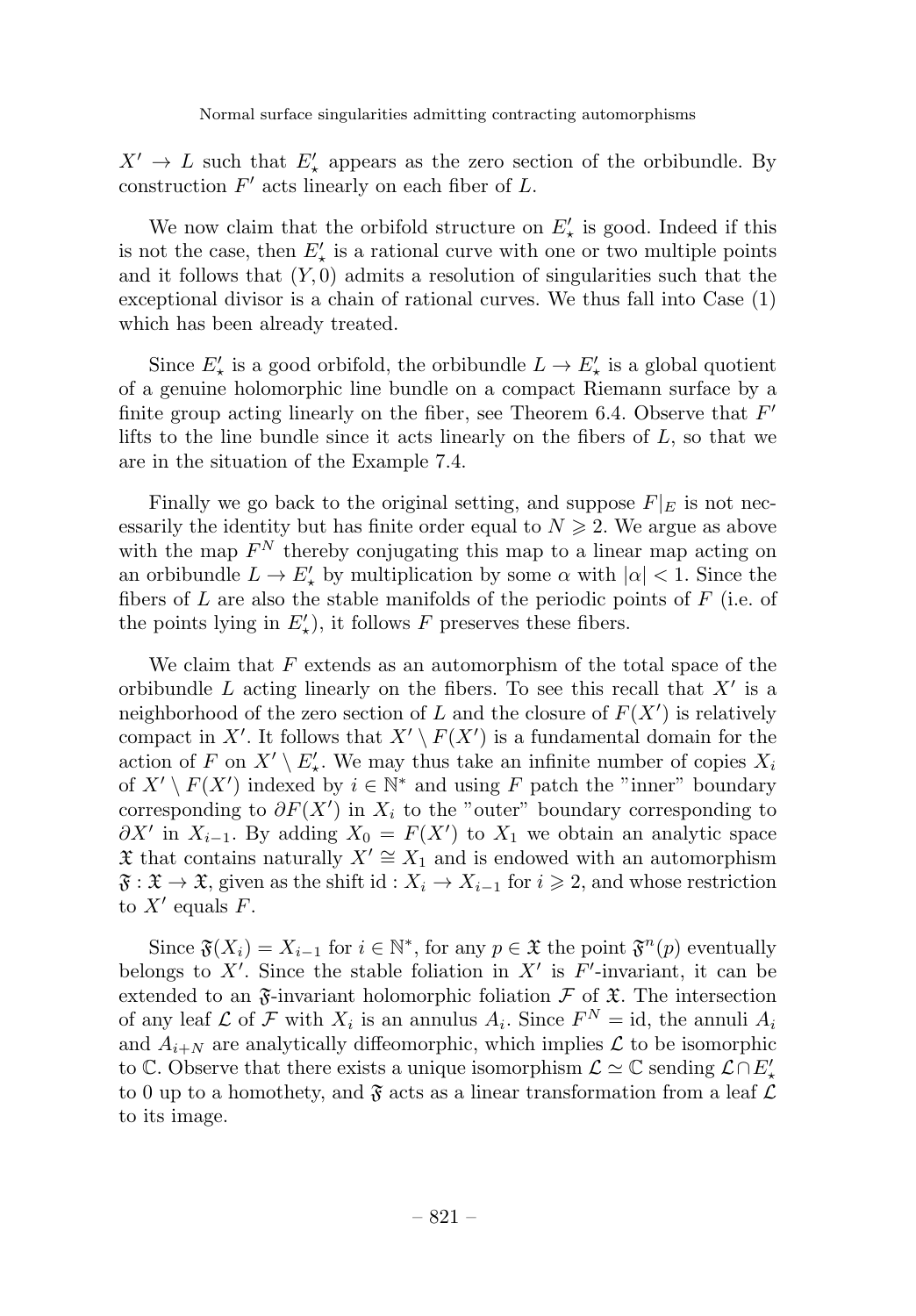#### Charles Favre, Matteo Ruggiero

Denote by  $F_{\alpha}$  the map on the total space of L obtained by multiplication by  $\alpha$  on each fiber. Using the two natural embeddings of X' in  $\mathfrak X$  and L, we can construct a natural map  $\Phi : \mathfrak{X} \to L$  defined by  $\Phi(p) := F_{\alpha}^{-k} \circ$  $\mathfrak{F}^{Nk}(p)$  for any k large enough. It is not difficult to check that  $\Phi$  is an isomorphism sending  $\mathcal F$  to the fibration  $L \to E'_{\star}$  which conjugates  $\mathfrak F$  to  $F$ in the neighborhood of the zero section of L. We have thus proved that  $F$ extends to an automorphism of the total space of L acting linearly on the fibers as required.

As above, we may assume that  $E'_{\star}$  is a good orbifold isomorphic to a quotient of a finite group  $G$  acting freely on a Riemann surface  $S$ . Moreover we may suppose there exists a holomorphic line bundle  $L_S \rightarrow S$  and a linear action of G on L lifting the one on S such that L is isomorphic to  $L_S/G$ . Since  $S \to E'_{\star}$  is a Galois unramified cover (in the sense of orbifold), the finite order automorphism  $F|_{E'_{\star}}$  lifts to a finite order automorphism  $F_S: S \to S$ . And since F acts linearly on L and  $F|_{E'_\star}$  can be lifted to S, the map  $F$  also lifts to  $L<sub>S</sub>$  and acts linearly on the fibers. This finally proves that we are in the situation of the Example 7.4.  $\Box$ 

#### 8. The orbit space of a contracting automorphism

In this section, we prove Corollary B. Recall that the orbit space  $S(f) :=$  $(Y \setminus \{0\})/\langle f \rangle$  of a contracting automorphism  $f : (Y, 0) \to (Y, 0)$  is a compact complex surface. Our aim is to describe its geometry.

To do so we rely on the next observation whose proof is left to the reader.

LEMMA 8.1. — Suppose  $f : (Y, 0) \rightarrow (Y, 0)$  is a contracting automorphism of a complex normal surface singularity. For any integer  $N \geq 1$ , the natural map  $S(f^N) \to S(f)$  is an N-cyclic unramified (Galois) covering.

A generator of the Galois group of the covering is given by the map induced by f on  $S(f^N)$ .

Proof of Corollary B. — We pick a contracting automorphism  $f: (Y, 0) \rightarrow$  $(Y, 0)$  of a complex normal surface singularity and we apply Theorem 7.5.

Suppose we are in the situation described in the Example 7.1. In this case,  $(Y, 0)$  is a cyclic quotient singularity. We can thus write  $Y = \mathbb{C}^2/\Gamma$ for some finite subgroup  $\Gamma$  of  $GL(2,\mathbb{C})$  acting freely on  $\mathbb{C}^2 \setminus \{0\}$ , and f lifts to a polynomial automorphism  $\hat{f}: \mathbb{C}^2 \to \mathbb{C}^2$  such that  $\hat{f}^n(p) \to 0$  for all  $p \in \mathbb{C}^2$ . It follows that the surface  $S(f)$  is a primary Hopf surface, see [2, IV.18]. The natural projection map  $\mathbb{C}^2 \setminus \{0\} \to Y \setminus \{0\}$  induces a cyclic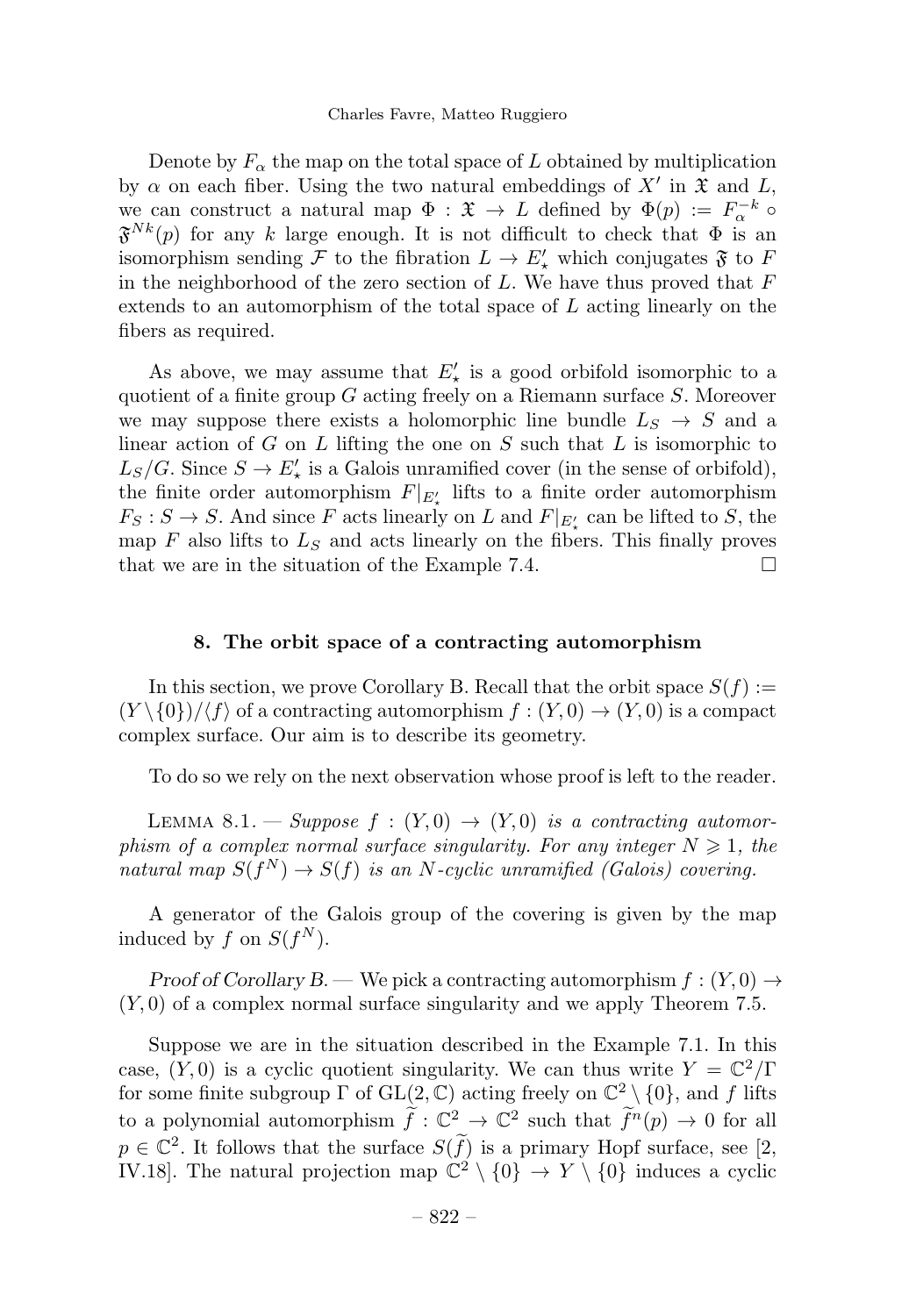Galois covering  $S(f) \to S(f)$  and  $S(f)$  is a secondary Hopf surface. The universal cover of these surfaces is isomorphic to  $\mathbb{C}^2 \setminus \{0\}$ , and  $b_1(S(f)) = 1$ which implies them to be non-Kähler. This proves  $(a)$  and  $(b)$  in this case.

Suppose now that  $Y$  is obtained as the contraction of the zero section of a line bundle  $L \to S$  of negative degree over a compact Riemann surface, that is we are in Example 7.2. Then a suitable iterate of  $f$  is induced by the bundle automorphism  $F: L \to L$  acting by multiplication by some  $|\alpha| < 1$ on each fiber of  $L$ . If  $E$  denotes the zero section of  $L$ , then the orbit space  $S(f)$  is isomorphic to the quotient space  $(L \setminus E)/\langle F \rangle$ . The latter space is a principal elliptic fibre bundle<sup>2</sup> over  $E$ .

Since L has negative degree, its dual  $L^{-1}$  can be endowed with a hermitian metric h whose curvature is a smooth closed positive  $(1, 1)$ -form  $\omega$ on E. In a local trivialization of L over an open subset  $z \in U \subset E$ , one can write  $|\cdot|_h = e^{-\varphi(z)} |\cdot|$  and  $\omega = dd^c\varphi$  hence  $\varphi$  is psh. Over U, the dual metric  $h^*$  on L writes as follows  $|\cdot|_{h^*} = e^{\varphi(z)} |\cdot|$ . We may thus define a psh function  $\psi(z, w) := \log |w|_{h^*}$  on the total space of L which satisfies the relation  $\psi \circ F = \psi + \log |\alpha|$ . We conclude that  $S(f)$  carries a positive closed  $(1, 1)$  current  $T := dd^c \psi$  which is exact  $T = d(d^c \psi)$  whence  $S(f)$  cannot be Kähler. This proves (a) and (b) in this case too.

In the case of Example 7.3,  $Y$  is obtained as before by contracting the zero section of a genuine line bundle over a Riemann surface but only an iterate  $f^N$  of f is induced by a bundle automorphism. However f lifts to a map on  $L$  that preserves the fibers. From Lemma 8.1 we conclude that  $S(f^{N}) \rightarrow S(f)$  is a cyclic Galois cover preserving the elliptic fibration as required.

Finally in the general case, we know that there exists a finite group  $G$ acting linearly on a line bundle  $L \rightarrow S$  of negative degree as before, that  $Y \setminus \{0\}$  is the quotient of  $L \setminus E$  by  $G$ , and that an iterate  $f^N$  of f lifts to a linear automorphism of L. It follows that  $S(f^N)$  (hence  $S(f)$  by Lemma 8.1) admits a Galois unramified covering from an principal elliptic fiber bundle. This concludes the proof of (a) and (b).

We now prove  $(c)$ . If  $(Y, 0)$  is a cyclic quotient singularity, then we have seen that  $S(f)$  is a Hopf surface hence  $\text{kod}(S(f)) = -\infty$ . Suppose  $S(f)$  is a principal elliptic bundle over a base  $E$ . If the base is a rational curve, then [2, Theorem V.5.4] implies  $S(f)$  to be a Hopf surface. If the genus of E is greater or equal to 2, then  $\text{kod}(S(f)) = 1$  by [2, Proposition V.12.5

 $(2)$  In fact any principal elliptic fibre bundle arises as follows (with L possibly of nonnegative degree), see [2, Proposition V.5.2].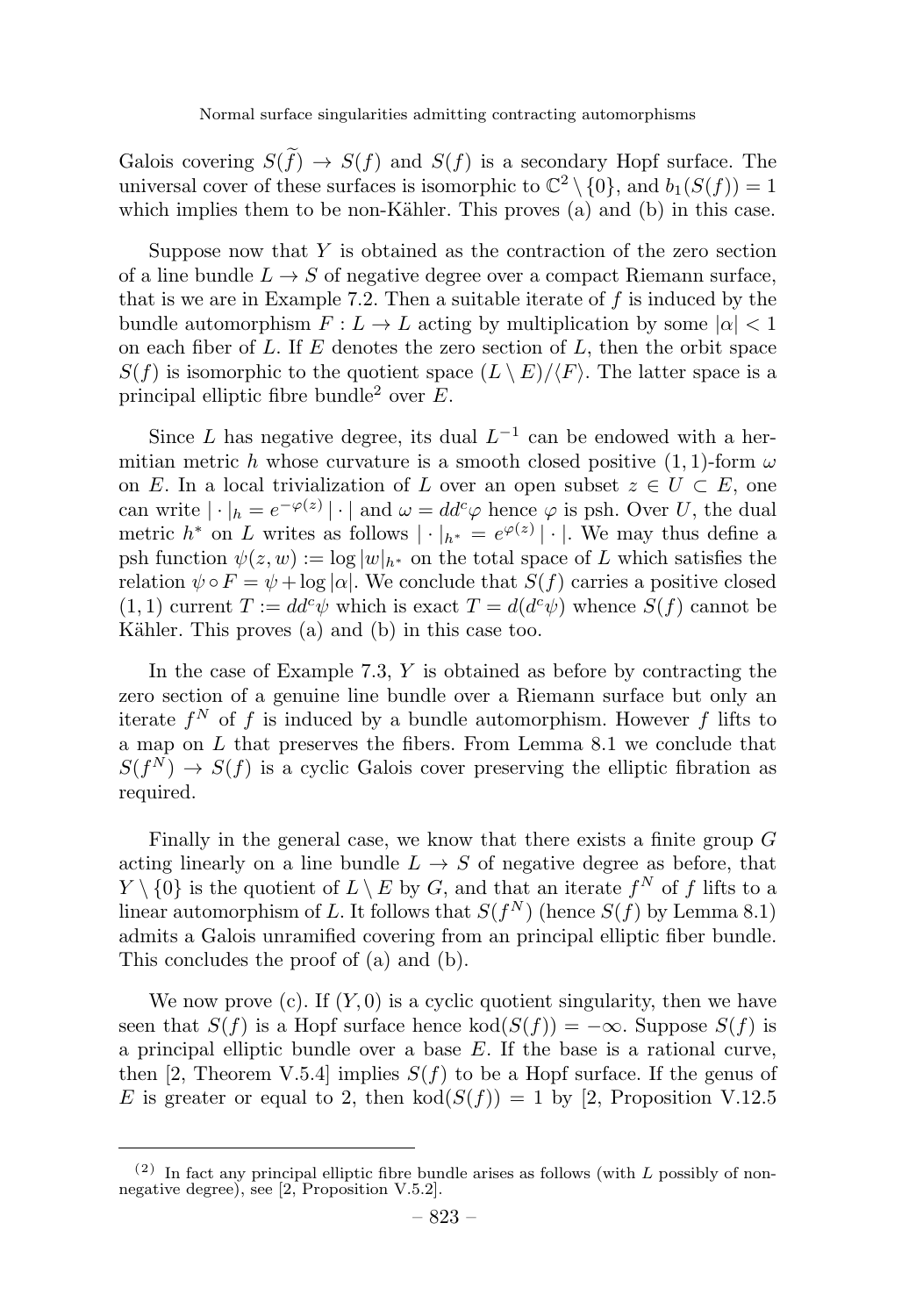(ii)]. Finally suppose E is an elliptic curve. By [2,  $\S V.5$ ],  $S(f)$  is either a Kodaira surface or a complex 2-dimensional torus. Since  $S(f)$  is not Kähler, the latter case cannot appear.

In general,  $S(f)$  admits a finite Galois unramified cover from a principal elliptic bundle. We conclude the proof noting that the Kodaira dimension is preserved under finite unramified covers, and that both classes of Hopf and Kodaira surfaces are also stable under finite unramified covers.

#### Appendix

#### A. Poincaré-Dulac normal forms for invariant germs

Our aim is to give normal forms for contracting automorphisms of  $(\mathbb{C}^d, 0)$ commuting with a finite group action. Our result is a discrete analog of the results obtained by Sanchez-Bringas [31] in the case of holomorphic vector fields.

Let  $f: (\mathbb{C}^d, 0) \to (\mathbb{C}^d, 0)$  be an attracting fixed point germ, and  $\Gamma$  be a finite subgroup of  $GL(d, \mathbb{C})$ . We shall say that f commutes with  $\Gamma$  if  $f\Gamma=\Gamma f$ , i.e. if there exists a group isomorphism  $\rho : \Gamma \to \Gamma$  such that  $f \circ \gamma = \rho(\gamma) \circ f$  for all  $\gamma \in \Gamma$ . A stronger condition is that f commutes with all elements of  $\Gamma$  which is the case exactly when  $\rho = id$ .

We call a group *diagonalizable* if it is conjugated to a subgroup of the group of diagonal matrices. Observe that any finite abelian group is diagonalizable.

Finally we recall the definition of a Poincaré-Dulac normal form.

DEFINITION A.1. — Let  $f: (\mathbb{C}^d, 0) \to (\mathbb{C}^d, 0)$  be an attracting invertible germ. Denote by  $\lambda = (\lambda_1, \ldots, \lambda_d)$  the eigenvalues of df(0) counted with multiplicities. A monomial  $x^n = x_1^{n_1} \cdots x_d^{n_d}$  with  $n_1 + \cdots + n_d \geqslant 2$  is called resonant for the k-th coordinate if  $\lambda^n = \lambda_k$ .

The germ  $f$  is in Poincaré-Dulac normal form if  $df(0)$  is in Jordan normal form and the map  $f(x) - df(0) \cdot x$  admits only resonant monomials.

THEOREM A.2. — Let  $\Gamma$  be a finite diagonalizable subgroup of  $GL(d, \mathbb{C})$ . Suppose  $f: (\mathbb{C}^d, 0) \to (\mathbb{C}^d, 0)$  is an attracting automorphism that commutes with all elements of  $\Gamma$ .

Then there exists coordinates  $x = (x_1, \ldots, x_d)$  at 0 such that any element  $g \in \Gamma$  acts as a diagonal linear map, and f is in a Poincaré-Dulac normal form that commutes with all elements of  $\Gamma$ .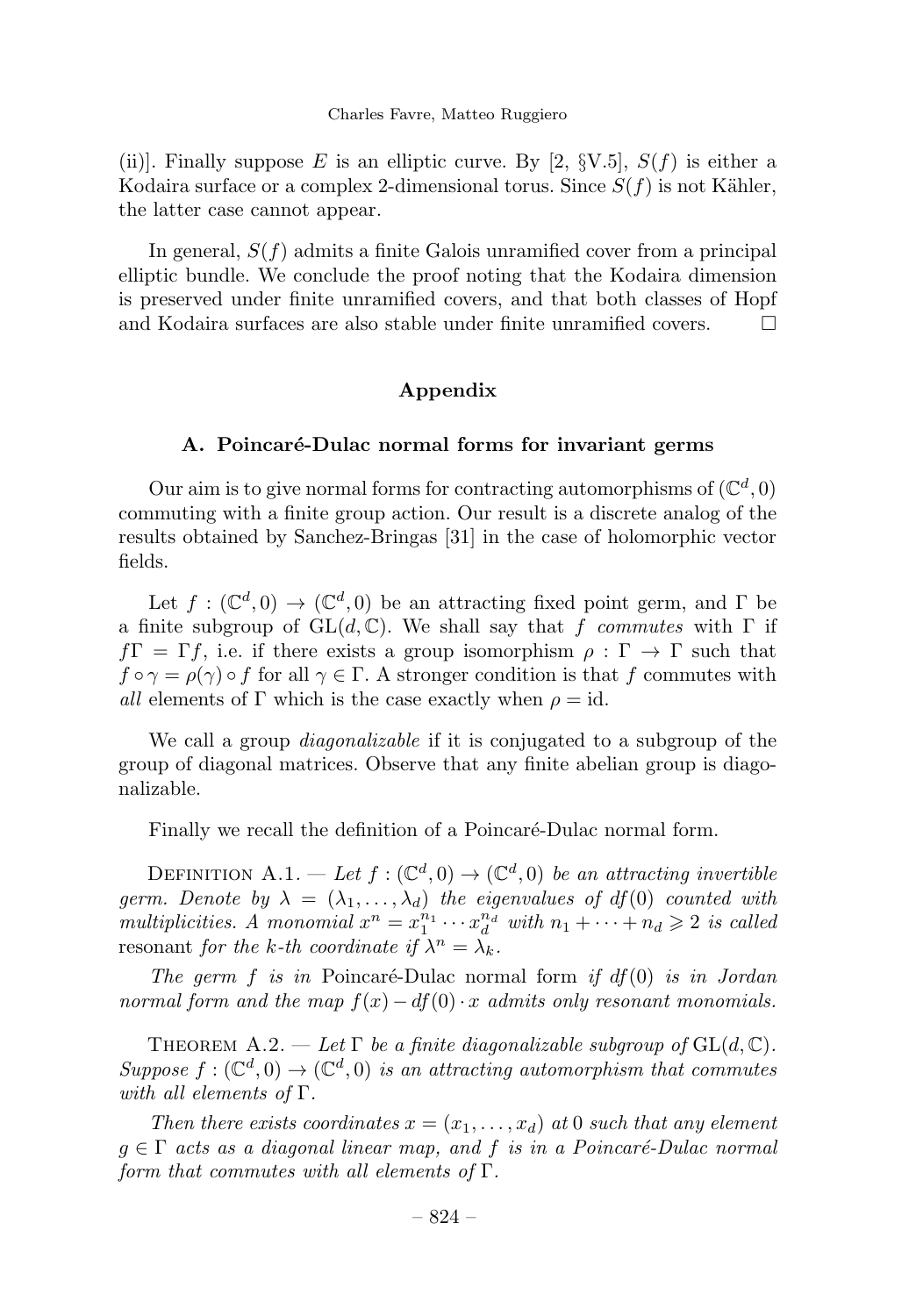Remark  $A.3.$  — Suppose there exists an analytic local diffeomorphism  $\Phi: (\mathbb{C}^d, 0) \to (\mathbb{C}^d, 0)$  conjugating f to holomorphic germ f that also commutes with  $\Gamma$ . Then f and f are conjugated by a diffeomorphism  $\Psi$  that also commutes with Γ.

To see this introduce  $\rho$  and  $\tilde{\rho}$  the group automorphisms such that  $f \circ g =$  $\rho(g) \circ f$ , and  $f \circ g = \tilde{\rho}(g) \circ f$  respectively. Then the map

$$
\Psi = \frac{1}{|\Gamma|} \sum_{g \in \Gamma} \widetilde{\rho}(g^{-1}) \circ \Phi \circ \rho(g) .
$$

satisfies  $\Psi \circ q = (\tilde{\rho} \circ \rho^{-1})(q) \circ \Psi$  as required.

*Proof of Theorem A.2.* — Since  $\Gamma$  is diagonalizable and f commutes with all elements of Γ, we may assume that any  $\gamma \in \Gamma$  is diagonal and  $df(0)$  is in (lower triangular) Jordan normal form. Write  $f(x)=(f_1(x),...,f_d(x)),$  $f_k(x) = \sum_n f_{k,n} x^n$  with  $f_{n,k} \in \mathbb{C}$  and  $n \in \mathbb{N}^d$ . If

$$
\gamma = \text{Diag}(\zeta^{q_1}, \dots, \zeta^{q_d}),
$$

with  $\zeta$  a primitive p-th root of unity, and  $q = (q_1, \ldots, q_d) \in \mathbb{N}^d$ , then  $f \circ \gamma = \gamma \circ f$  if and only if

$$
q \cdot n \equiv q_k \mod p \;, \tag{A.2}
$$

for all k, n such that  $f_{k,n} \neq 0$ .

Following the standard scheme for conjugating  $f$  to a Poincaré-Dulac normal form, we show by induction that for any integer  $N \geq 1$  there exists a Poincaré-Dulac normal form  $f_N$  and a local biholomorphism  $\Phi_N$  that both commute with all elements of Γ such that  $\Phi_N \circ f - \tilde{f}_N \circ \Phi_N = \mathcal{O}(x^{N+1})$ .<br>This claim implies the theorem since it is known that for N large enough This claim implies the theorem since it is known that for N large enough  $\tilde{f}_N^{-n} \circ f^n$  converges to a conjugacy  $\Phi$  between the two, see e.g. [26, p.84–85], and this conjugacy commutes with all elements of  $\Gamma$  by construction.

For  $N = 1$ , pick  $\tilde{f}_1 = df(0) \cdot x$  and  $\Phi_1 = id$ . Suppose the claim has been proved for  $N-1$ . Denote by  $\mathcal{H}_N$  the space of polynomial maps  $\mathbb{C}^d \to \mathbb{C}^d$ whose coordinates are homogeneous polynomials of degree N, and  $\mathcal{H}_N^{\Gamma} \subset$  $\mathcal{H}_N$  for those commuting with all elements of Γ. These are finite dimensional vector spaces. Write  $X_N$  for the subspace of  $\mathcal{H}_N$  of those maps having only resonant monomials, and  $X_N^{\Gamma} := X_N \cap \mathcal{H}_N^{\Gamma}$ .

By [26, Lemma 2] any element  $G \in \mathcal{H}_N$  can be written as

$$
G = S + H \circ df(0) - df(0) \circ H \tag{A.3}
$$

$$
-825-\\
$$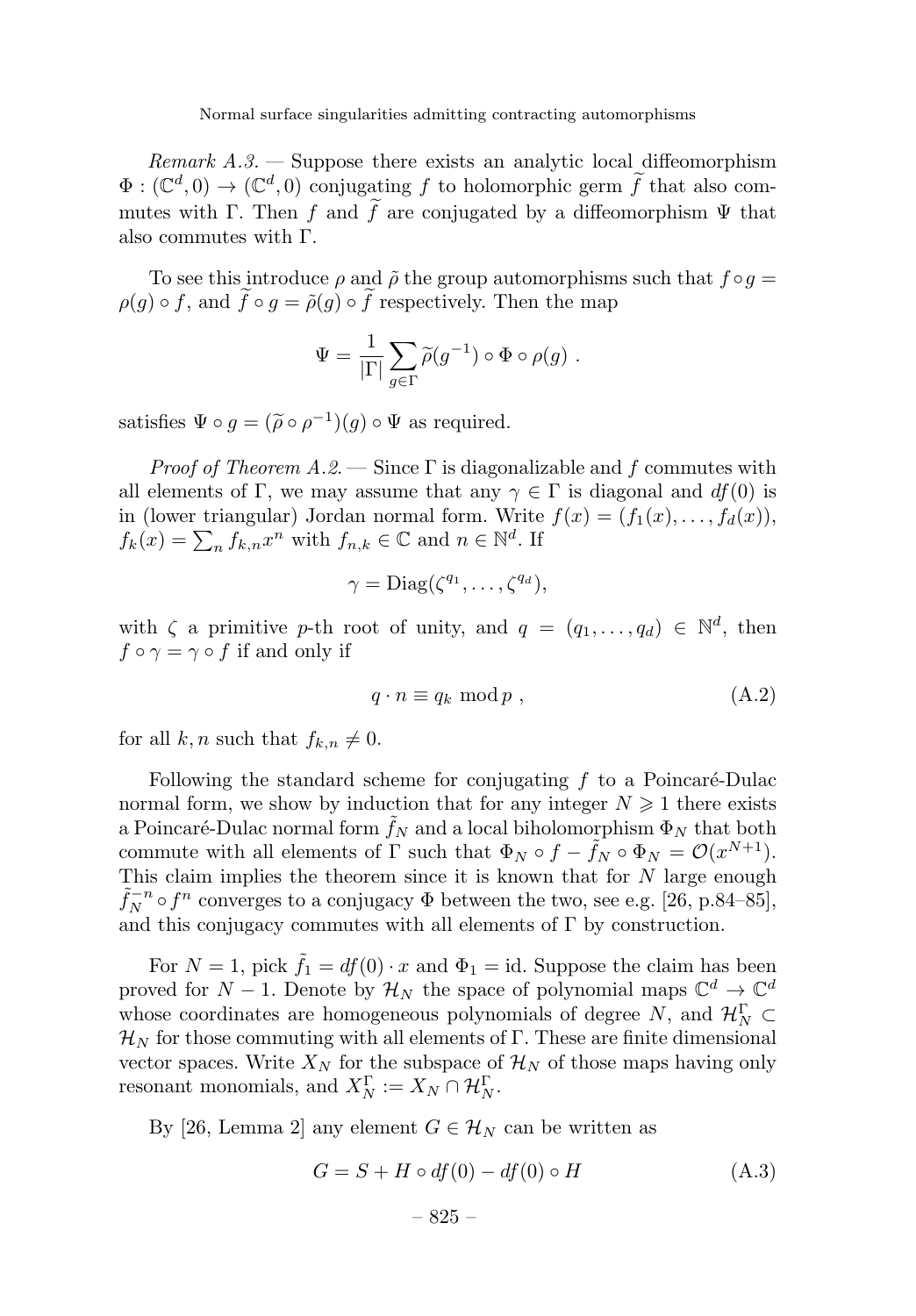for some  $S \in X_N$  and  $H \in \mathcal{H}_N$ . If  $G \in \mathcal{H}_N^{\Gamma}$ , then we may replace S and H by  $\frac{1}{|\Gamma|} \sum_{n=1}^{\infty} \gamma^{-1} \circ S \circ \gamma$  and  $\frac{1}{|\Gamma|} \sum_{n=1}^{\infty} \gamma^{-1} \circ H \circ \gamma$ , so that we can solve (A.3) with  $S \in X_N^{\Gamma}$  and  $H \in \mathcal{H}_N^{\Gamma}$ .

Decompose  $f = f_{\leq N} + G + \mathcal{O}(|x|^{N+1})$  where G is the homogeneous part of f of degree N, and  $f_{\leq N}$  contains only monomials of degree  $\leq N$ . Observe that by assumption  $f_{\leq N}$  is in Poincaré-Dulac normal form. The claim immediately follows with  $f_N = f_{\leq N} + S$  and  $\Phi_N := \mathrm{id} - H$ .

#### Bibliography

- [1] BOUCKSOM  $(S<sub>1</sub>)$ , DE FERNEX  $(T<sub>1</sub>)$ , FAVRE  $(C<sub>1</sub>)$ . The volume of an isolated singularity, Duke Math. J., 161(8), p. 1455-1520 (2012).
- [2] Barth (W. P.), Hulek (K.), Peters (C. A. M.), Antonius Van de Ven. Compact complex surfaces, volume 4 of Ergebnisse der Mathematik und ihrer Grenzgebiete, 3. Folge. A Series of Modern Surveys in Mathematics [Results in Mathematics and Related Areas. 3rd Series. A Series of Modern Surveys in Mathematics], Springer-Verlag, Berlin, second edition (2004).
- [3] BUNDGAARD  $(S<sub>1</sub>)$ , NIELSEN  $(J<sub>1</sub>)$ .  $\rightarrow$  On normal subgroups with finite index in Fgroups, Mat. Tidsskr. B., 1951, p. 56-58 (1951).
- [4] Cantat (S.). —Dynamique des automorphismes des surfaces projectives complexes, C. R. Acad. Sci. Paris Sér. I Math., 328(10), p. 901-906 (1999).
- [5] Camacho (C.), Movasati (H.), Bruno (B.). —The moduli of quasihomogeneous Stein surface singularities. J. Geom. Anal., 19(2), p. 244-260 (2009).
- [6] DEMAILLY  $(J.-P.)$ . Monge-Ampère operators, Lelong numbers and intersection theory, In Complex analysis and geometry, Univ. Ser. Math., p. 115-193. Plenum, New York (1993).
- [7] Fox (R. H.). —On Fenchel's conjecture about F-groups. Mat. Tidsskr. B., 1952, p. 61-65 (1952).
- [8] FURUTA  $(M.)$ , STEER  $(B.)$ . Seifert fibred homology 3-spheres and the Yang-Mills equations on Riemann surfaces with marked points, Adv. Math., 96(1), p. 38- 102 (1992).
- [9] Gizatullin (M. H.). —Rational G-surfaces, Izv. Akad. Nauk SSSR Ser. Mat., 44(1), p. 110-144, 239 (1980).
- [10] Grauert (H.). Uber Modifikationen und exzeptionelle analytische Mengen, ¨ Math. Ann., 146, p. 331-368 (1962).
- [11] HOLMANN (H.). Quotientenräume komplexer Mannigfaltigkeiten nach komplexen Lieschen Automorphismengruppen, Math. Ann., 139, p. 383-402 (1960).
- [12] HÖRING  $(A)$ , PETERNELL  $(T)$ .  $\longrightarrow$  Non-algebraic compact Kähler threefolds admitting endomorphisms, Sci. China Math., 54(8), p. 1635-1664 (2011).
- [13] Kato (M.). —Compact complex surfaces containing global strongly pseudoconvex hypersurfaces, Tôhoku Math. J. (2), 31(4), p. 537-547 (1979).
- [14] LAUFER (H. B.). Normal two-dimensional singularities, Princeton University Press, Princeton, N.J. Annals of Mathematics Studies, No. 71 (1971).
- [15] MILNOR  $(J.)$  On the concept of attractor, Comm. Math. Phys., 99 $(2)$ , p. 177-195 (1985).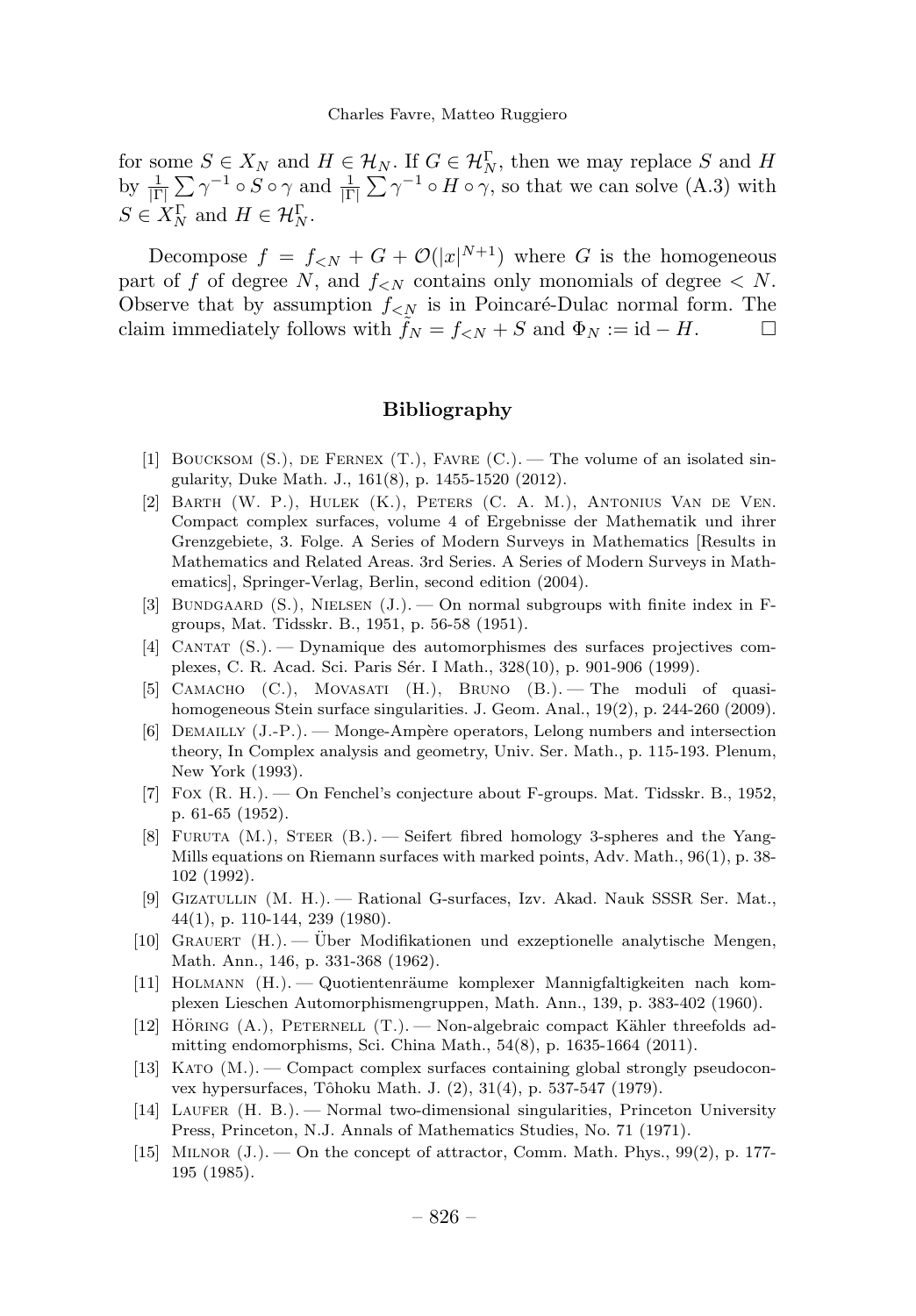- [16] Milnor (J.). —Dynamics in one complex variable, volume 160 of Annals of Mathematics Studies, Princeton University Press, Princeton, NJ, third edition (2006).
- [17] MÜLLER  $(G.)$  Actions of complex Lie groups on analytic C-algebras, Monatsh. Math., 103(3), p. 221-231 (1987).
- [18] MÜLLER  $(G.)$  Symmetries of surface singularities, J. London Math. Soc.  $(2)$ , 59(2), p. 491-506 (1999).
- $[19]$  MÜLLER  $(G.)$  Resolution of weighted homogeneous surface singularities, In Resolution of singularities (Obergurgl, 1997), volume 181 of Progr. Math., p. 507- 517. Birkhäuser, Basel (2000).
- [20] Nakayama (N.). —On complex normal projective surfaces admitting nonisomorphic surjective endomorphisms, Preprint.
- [21] NAKAYAMA  $(N.)$ , ZHANG  $(D-Q)$ . Building blocks of étale endomorphisms of complex projective manifolds, Proc. Lond. Math. Soc. (3), 99(3), p. 725-756 (2009).
- [22] Nakayama (N.), Zhang (D-Q). —Polarized endomorphisms of complex normal varieties, Math. Ann., 346(4), p. 991-1018 (2010).
- [23] ODA  $(T.)$ . Convex bodies and algebraic geometry, volume 15 of Ergebnisse der Mathematik und ihrer Grenzgebiete (3) [Results in Mathematics and Related Areas (3)], Springer-Verlag, Berlin. An introduction to the theory of toric varieties, Translated from the Japanese (1988).
- [24] ORLIK (P.), WAGREICH (P.). Isolated singularities of algebraic surfaces with  $C^*$  action, Ann. of Math. (2), 93, p. 205-228 (1971).
- [25] Pinkham (H. C.). —Automorphisms of cusps and Inoue-Hirzebruch surfaces, Compositio Math., 52(3), p. 299-313 (1984).
- [26] ROSAY (J.-P.), RUDIN (W.). Holomorphic maps from  $\mathbb{C}^n$  to  $\mathbb{C}^n$ , Trans. Amer. Math. Soc., 310(1), p. 47-86 (1988).
- [27] RASHKOVSKII  $(A.)$ , SIGURDSSON  $(R.)$  Green functions with singularities along complex spaces, Internat. J. Math., 16(4), p. 333-355 (2005).
- [28] Ross (J.), Thomas (R.). —Weighted projective embeddings, stability of orbifolds, and constant scalar curvature Käher metrics, J. Differential Geom., 88(1), p. 109-159 (2011).
- [29] Sankaran (G. K.). —Higher-dimensional analogues of Inoue-Hirzebruch surfaces, Math. Ann., 276(3), p. 515-528 (1987).
- [30] Satake (I.). —The Gauss-Bonnet theorem for V-manifolds, J. Math. Soc. Japan, 9, p. 464-492 (1957).
- [31] SÁNCHEZ-BRINGAS  $(F.)$   $\longrightarrow$  Normal forms of invariant vector fields under a finite group action, Publ. Mat., 37(1), p. 75-82 (1993).
- [32] SCOTT  $(P_{\cdot})$ . The geometries of 3-manifolds. Bull, London Math. Soc., 15(5), p. 401-487 (1983).
- [33] Selberg (A.). —On discontinuous groups in higher-dimensional symmetric spaces, In Contributions to function theory (internat. Colloq. Function Theory, Bombay, 1960), p. 147-164. Tata Institute of Fundamental Research, Bombay (1960).
- [34] Scheja (G.), Wiebe (H.). —Zur Chevalley-Zerlegung von Derivationen, Manuscripta Math., 33(2), p. 159-176 (1980/81).
- [35] Tsuchihashi (H.). —Higher-dimensional analogues of periodic continued fractions and cusp singularities, Tohoku Math. J. (2), 35(4), p. 607-639 (1983).
- [36] WAGREICH  $(P_1)$ . The structure of quasihomogeneous singularities, In Singularities, Part 2 (Arcata, Calif., 1981), volume 40 of Proc. Sympos. Pure Math., p. 593-611. Amer. Math. Soc., Providence, RI (1983).